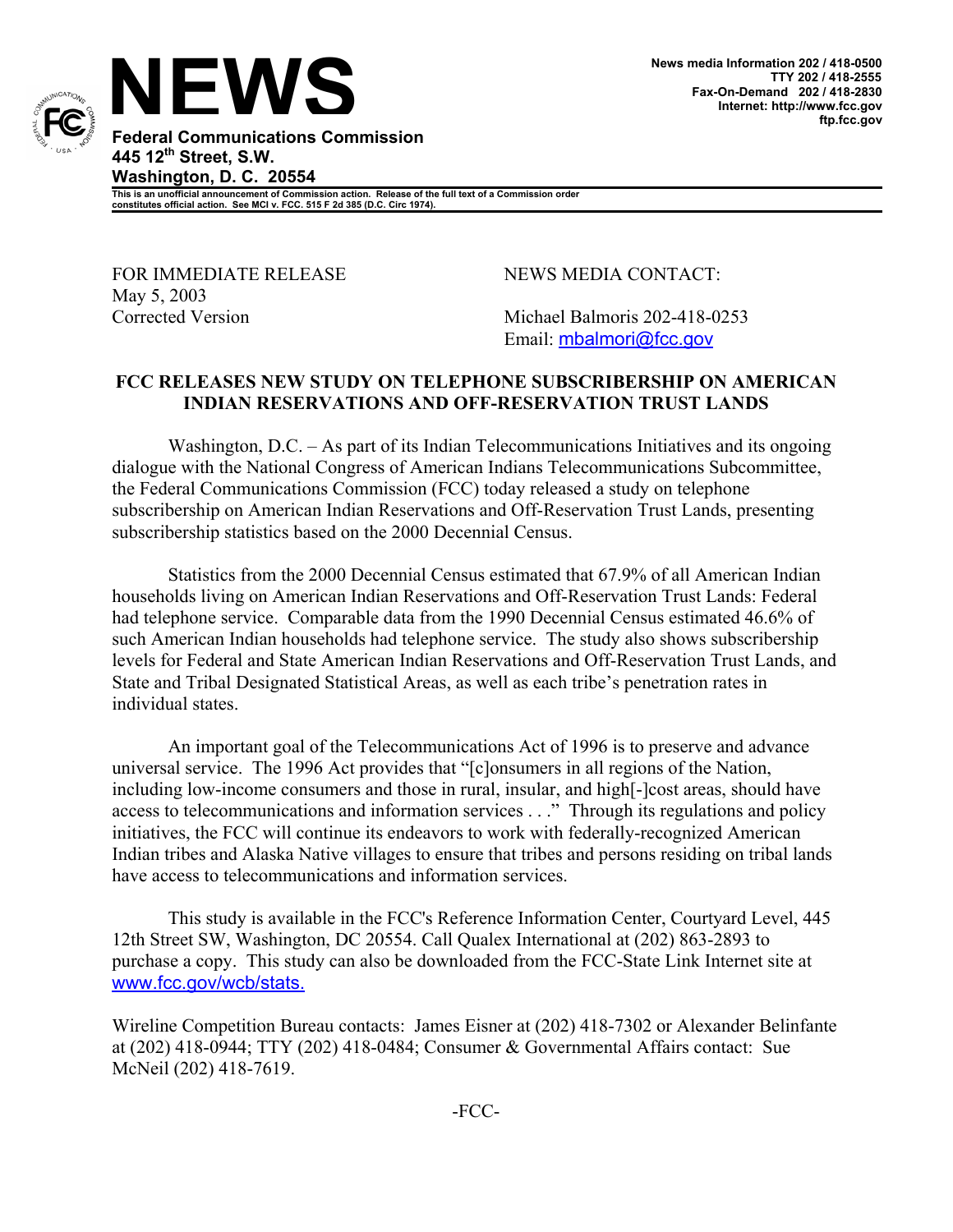# **TELEPHONE SUBSCRIBERSHIP ON AMERICAN INDIAN RESERVATIONS AND OFF-RESERVATION TRUST LANDS**

**(Data from 2000 Decennial Census)** 

Industry Analysis and Technology Division Wireline Competition Bureau Federal Communications Commission

Released: May 2003



This report is available for reference in the FCC's Reference Information Center, Courtyard Level, 445 12th Street SW, Washington, DC 20554. Call Qualex International at (202) 863-2893 to purchase a copy. The report can also be downloaded from the **FCC-State Link** Internet site at <http://www.fcc.gov/wcb/iatd/stats.html>.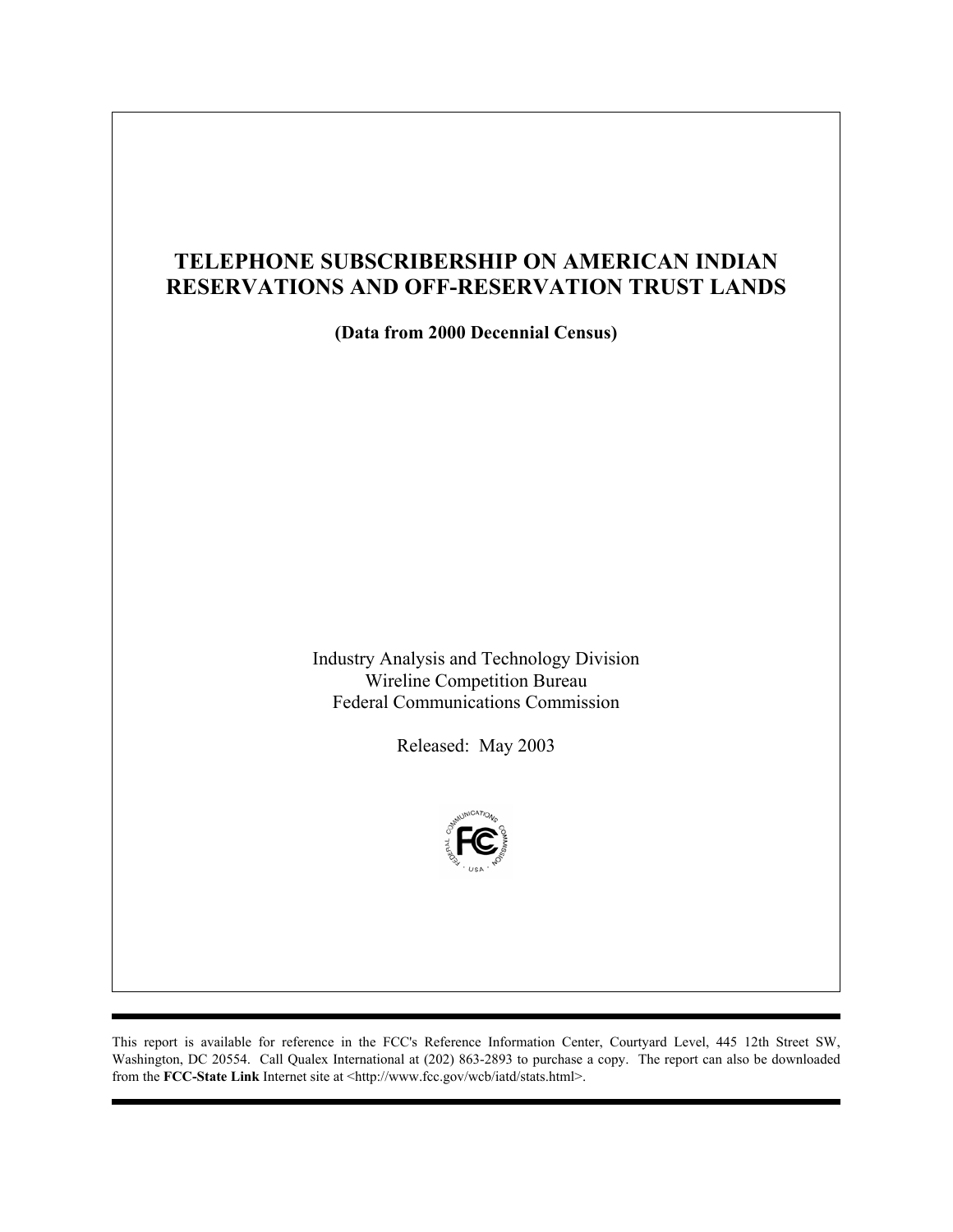## **Telephone Subscribership on American Indian Reservations and Off-Reservation Trust Lands**

This study, on telephone subscribership on American Indian Reservations and Off-Reservation Trust Lands, presents subscribership statistics based on the 2000 Decennial Census.<sup>1</sup> Statistics from the 2000 Decennial Census estimated that 67.9% of all American Indian households living on American Indian Reservations and Off-Reservation Trust Lands: Federal had telephone service. Comparable data from the 1990 Decennial Census estimated 46.6% of such American Indian households had telephone service.<sup>2</sup> The study also shows subscribership levels for Federal and State American Indian Reservations and Off-Reservation Trust Lands, and State and Tribal Designated Statistical Areas, as well as each tribe's penetration rates in individual states.

Data on telephone penetration came from Summary File 3 of the 2000 Decennial Census. Data in Summary File 3 are based on a sample of one-in-six households that filled out the Census Bureau's long form. The telephone question is neutral as to what type of service (wireline or wireless) the household has. The pertinent question asked of every household given the long form is: "Is there telephone service in this house, apartment, or mobile home from which you can both make and receive calls?" Responses to this question are matched with the head of the household response to the question: "What is this person's race?" The choice of answers for this question include: American Indian or Alaska Native – print name of enrolled or principal tribe. The data contained in the attached tables were retrieved from the Census Bureau's website using American FactFinder (http://factfinder.census.gov/servlet/BasicFactsServlet).

The geographic type selected using American FactFinder was American Indian/Alaska Native Areas/Hawaiian Homelands. Data from Alaska and Hawaii are excluded from these tables with the exception of the Annette Island Reserve in Alaska. Indian reservations, trust lands and other tribal statistical areas are also excluded if no housing units were reported.

Data were retrieved on six categories. The number of occupied housing units is the sum of the following four responses: 1) occupied housing units: owner occupied, with telephone service available (H043003); 2) occupied housing units: owner occupied, with no telephone service available (H043011); 3) occupied housing units: renter occupied, with telephone service available (H043020); and 4) occupied housing units: renter occupied, with no telephone service available (H043028). The number of American Indian occupied housing units is the sum of the following two responses: 1) occupied housing units with householder that is American Indian or Alaska Native alone: with telephone service (HCT032C002), and 2) occupied housing units with householder that is American Indian or Alaska Native alone: with no telephone service available (HCT032C003).

1

<sup>&</sup>lt;sup>1</sup> Although this summary is a one-time study based on the Decennial Census, we understand that the Bureau of the Census expects to institute a new annual survey, the American Community Survey (ACS), with about one-tenth of the long form's sample size, which will contain questions very similar to the ones on the Census long form.

<sup>&</sup>lt;sup>2</sup> Housing of American Indians on Reservations – Equipment and Fuels, Bureau of the Census Statistical Brief, SB/95-11, issued April 1995, U.S. Department of Commerce, Economics and Statistics Administration, Bureau of the Census.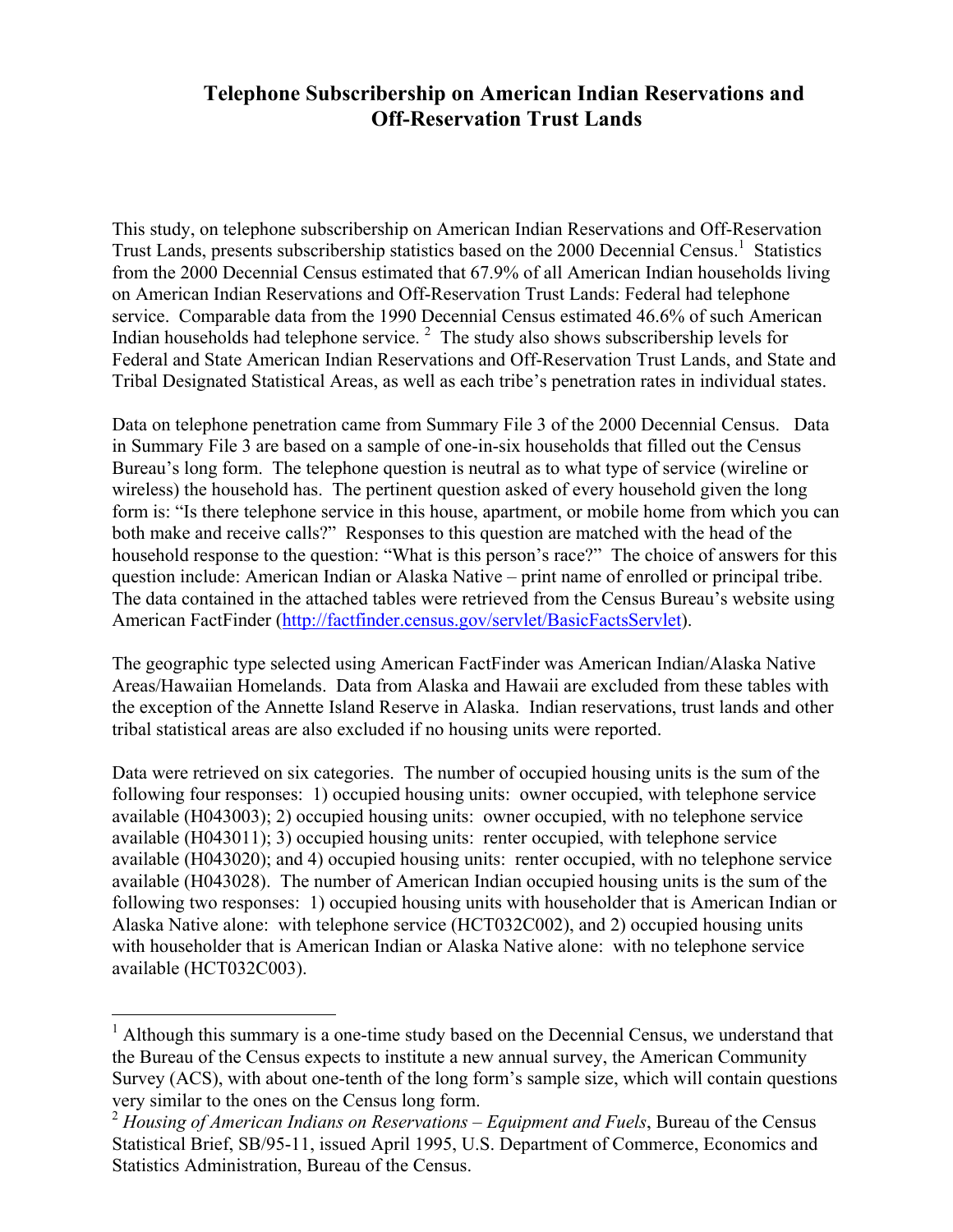Telephone penetration for all occupied housing units is the ratio of occupied housing units with telephone service available for both owner-occupied and renter-occupied divided by occupied housing units. Analogously, telephone penetration for American Indian-occupied housing units is the ratio of American Indian-occupied housing units with telephone service available divided by American Indian-occupied housing units.

The state-by-state tables (Tables 1 and 2) aggregate the reservation level data in Table 3. Some of the reservations are in multiple states. For these reservations, occupied housing units with and without telephone service are allocated to states based on the number of occupied housing units that are in each state. Census table GCT-H8, available from American FactFinder, has data on the number of occupied housing units by reservation in each state.

Table 1 shows telephone penetration by state for all housing units and housing units with an American Indian householder living on American Indian Reservations and Off-Reservations Trust Lands: Federal. The list of reservations included in this summary are listed in Table 3 with an asterisk before the reservation name.<sup>3</sup> Table 2 shows telephone penetration by state for all housing units and housing units with an American Indian householder living on American Indian Reservations and Off-Reservation Trust Lands: Federal and State, and State and Tribal Designated Statistical Areas. This summary includes all reservation and statistical areas listed in Table 3.

1

<sup>&</sup>lt;sup>3</sup> Census table GCT-H8 at American FactFinder lists American Indian Reservation and Off-Reservation Trust Lands: Federal. This table also lists American Indian Reservation and Off-Reservation Trust Lands: State, Oklahoma Tribal Statistical Areas, Tribal Designated Statistical Areas and State Designated Statistical Areas.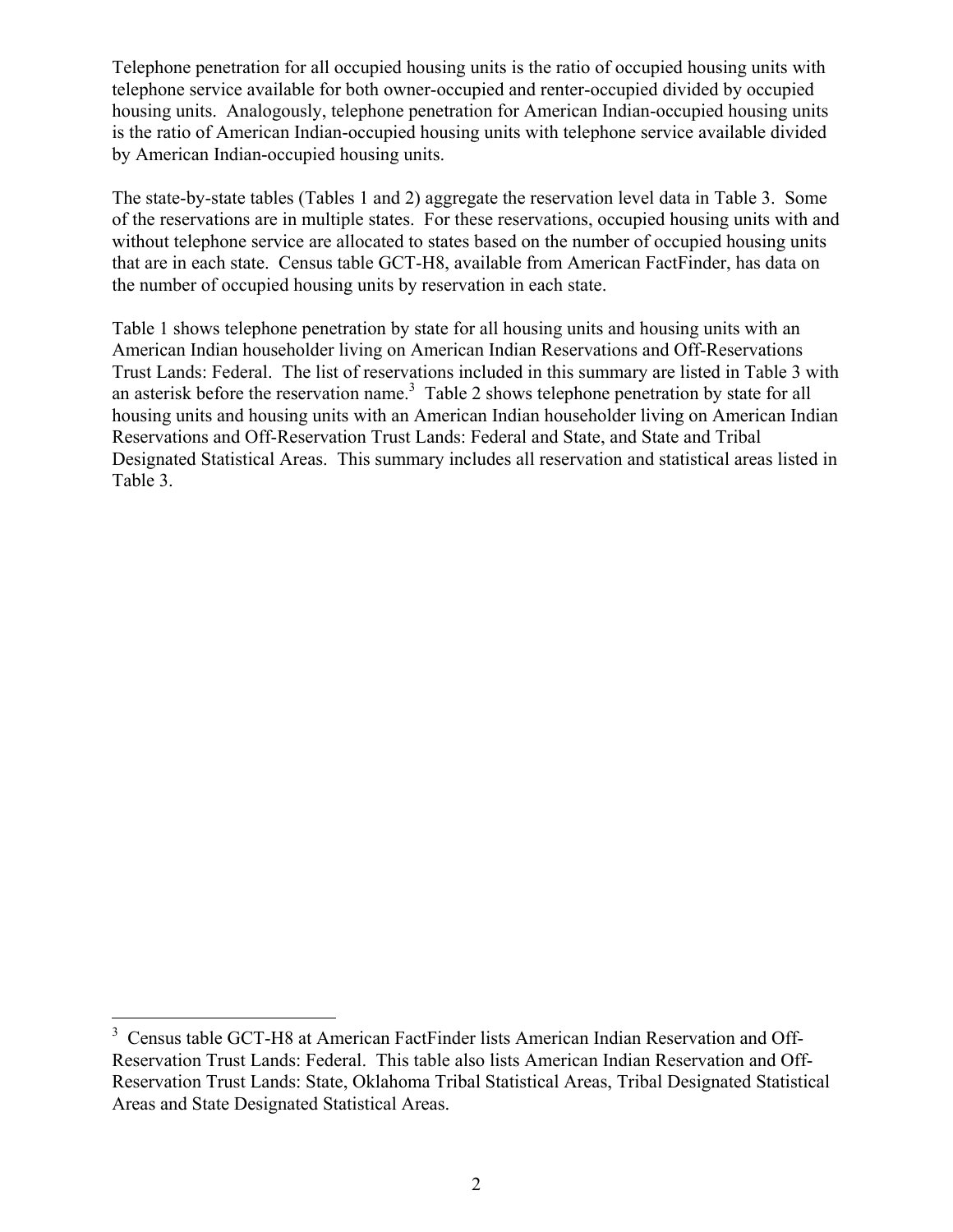|                | <b>All Housing Units</b> |                         | <b>American Indian</b>   |                         |  |
|----------------|--------------------------|-------------------------|--------------------------|-------------------------|--|
|                |                          | <b>Occupied Housing</b> |                          | <b>Occupied Housing</b> |  |
| <b>State</b>   | Penetration <sup>1</sup> | <b>Units</b>            | Penetration <sup>1</sup> | <b>Units</b>            |  |
| Alabama        | 84.8%                    | 92                      | 88.1%                    | 59                      |  |
| Alaska         | 96.5%                    | 491                     | 95.9%                    | 416                     |  |
| Arizona        | 55.3%                    | 47,412                  | 49.9%                    | 41,307                  |  |
| California     | 92.8%                    | 21,001                  | 83.2%                    | 5,189                   |  |
| Colorado       | 93.5%                    | 4,588                   | 82.7%                    | 893                     |  |
| Connecticut    | 100.0%                   | 90                      | 100.0%                   | 88                      |  |
| Florida        | 95.8%                    | 1,277                   | 91.2%                    | 408                     |  |
| Idaho          | 95.1%                    | 11,370                  | 89.3%                    | 2,206                   |  |
| Iowa           | 90.3%                    | 237                     | 88.5%                    | 174                     |  |
| Kansas         | 95.1%                    | 2,122                   | 89.7%                    | 380                     |  |
| Louisiana      | 91.9%                    | 209                     | 91.5%                    | 177                     |  |
| Maine          | 95.0%                    | 762                     | 94.5%                    | 652                     |  |
| Massachusetts  | 100.0%                   | 27                      | 100.0%                   | 19                      |  |
| Michigan       | 97.4%                    | 12,537                  | 92.9%                    | 1,596                   |  |
| Minnesota      | 93.0%                    | 12,292                  | 86.4%                    | 5,007                   |  |
| Mississippi    | 62.6%                    | 1,326                   | 56.5%                    | 1,051                   |  |
| Montana        | 92.1%                    | 20,772                  | 87.1%                    | 9,899                   |  |
| Nebraska       | 91.0%                    | 2,838                   | 79.8%                    | 1,041                   |  |
| Nevada         | 90.3%                    | 3,023                   | 89.6%                    | 2,608                   |  |
| New Mexico     | 65.2%                    | 40,635                  | 52.5%                    | 27,821                  |  |
| New York       | 94.7%                    | 5,271                   | 94.8%                    | 2,444                   |  |
| North Carolina | 91.0%                    | 2,619                   | 89.9%                    | 2,079                   |  |
| North Dakota   | 89.1%                    | 6,799                   | 85.6%                    | 4,869                   |  |
| Oklahoma       | 95.2%                    | 16,617                  | 90.8%                    | 1,976                   |  |
| Oregon         | 93.3%                    | 2,069                   | 90.7%                    | 1,362                   |  |
| Rhode Island   | 100.0%                   | 19                      | 100.0%                   | 3                       |  |
| South Carolina | 97.7%                    | 172                     | 97.3%                    | 148                     |  |
| South Dakota   | 84.6%                    | 17,082                  | 75.7%                    | 10,095                  |  |
| Texas          | 75.3%                    | 384                     | 72.6%                    | 336                     |  |
| Utah           | 82.6%                    | 7,807                   | 52.7%                    | 2,502                   |  |
| Washington     | 95.9%                    | 39,502                  | 89.3%                    | 7,495                   |  |
| Wisconsin      | 96.0%                    | 12,394                  | 90.1%                    | 4,491                   |  |
| Wyoming        | 91.7%                    | 8,373                   | 75.0%                    | 1,663                   |  |
| Total          | 83.1%                    | 302,208                 | 67.9%                    | 140,454                 |  |

## **Telephone Subcribership on American Indian Reservations and Off-Reservation Trust Lands: Federal (2000 Census)**

 $1$  Some of the reservations are in multiple states. For these reservations, occupied housing units with and without telephone service are allocated to the states based on the number of occupied housing units that are in each state. Census document GCT-H8 has data on the number of occupied housing units in each state by reservation.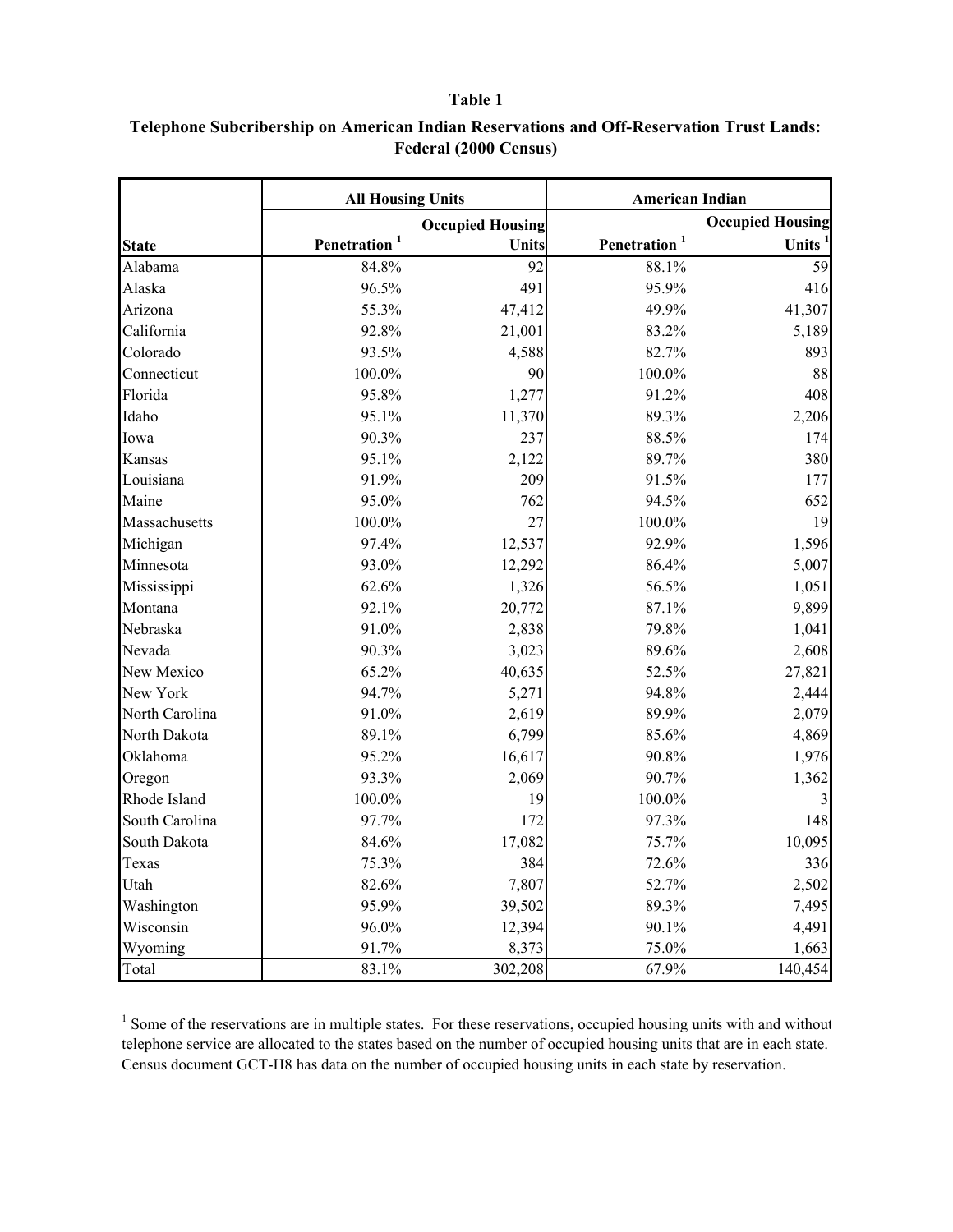|                | <b>All Housing Units</b> |                         | <b>American Indian</b>   |                         |  |
|----------------|--------------------------|-------------------------|--------------------------|-------------------------|--|
|                |                          | <b>Occupied Housing</b> |                          | <b>Occupied Housing</b> |  |
| <b>State</b>   | Penetration <sup>1</sup> | Units                   | Penetration <sup>1</sup> | Units <sup>1</sup>      |  |
| Alabama        | 95.7%                    | 88,139                  | 92.1%                    | 931                     |  |
| Alaska         | 96.5%                    | 491                     | 95.9%                    | 416                     |  |
| Arizona        | 55.3%                    | 47,412                  | 49.9%                    | 41,307                  |  |
| California     | 93.1%                    | 22,088                  | 83.3%                    | 5,222                   |  |
| Colorado       | 93.5%                    | 4,588                   | 82.7%                    | 893                     |  |
| Connecticut    | 100.0%                   | 106                     | 100.0%                   | 104                     |  |
| Delaware       | 98.8%                    | 10,056                  | 90.6%                    | 159                     |  |
| Florida        | 95.8%                    | 1,277                   | 91.2%                    | 408                     |  |
| Georgia        | 19.0%                    | 21                      | 19.0%                    | 21                      |  |
| Idaho          | 95.1%                    | 11,370                  | 89.3%                    | 2,206                   |  |
| Iowa           | 90.3%                    | 237                     | 88.5%                    | 174                     |  |
| Kansas         | 95.1%                    | 2,122                   | 89.7%                    | 380                     |  |
| Louisiana      | 96.7%                    | 388,125                 | 93.6%                    | 4,616                   |  |
| Maine          | 97.9%                    | 5,019                   | 93.2%                    | 733                     |  |
| Massachusetts  | 100.0%                   | 29                      | 100.0%                   | 21                      |  |
| Michigan       | 96.9%                    | 26,485                  | 93.1%                    | 1,727                   |  |
| Minnesota      | 93.0%                    | 12,292                  | 86.4%                    | 5,007                   |  |
| Mississippi    | 62.6%                    | 1,326                   | 56.5%                    | 1,051                   |  |
| Montana        | 92.1%                    | 20,772                  | 87.1%                    | 9,899                   |  |
| Nebraska       | 91.0%                    | 2,838                   | 79.8%                    | 1,041                   |  |
| Nevada         | 90.3%                    | 3,023                   | 89.6%                    | 2,608                   |  |
| New Jersey     | 94.8%                    | 3,004                   | 100.0%                   | 191                     |  |
| New Mexico     | 65.2%                    | 40,635                  | 52.5%                    | 27,821                  |  |
| New York       | 96.0%                    | 9,521                   | 94.8%                    | 2,636                   |  |
| North Carolina | 95.5%                    | 225,446                 | 91.2%                    | 23,222                  |  |
| North Dakota   | 89.1%                    | 6,799                   | 85.6%                    | 4,869                   |  |
| Oklahoma       | 94.8%                    | 919,149                 | 89.1%                    | 74,473                  |  |
| Oregon         | 93.3%                    | 2,069                   | 90.7%                    | 1,362                   |  |
| Rhode Island   | 100.0%                   | 19                      | 100.0%                   | 3                       |  |
| South Carolina | 97.7%                    | 172                     | 97.3%                    | 148                     |  |
| South Dakota   | 84.6%                    | 17,082                  | 75.7%                    | 10,095                  |  |
| Texas          | 75.3%                    | 384                     | 72.6%                    | 336                     |  |
| Utah           | 82.6%                    | 7,807                   | 52.7%                    | 2,502                   |  |
| Virginia       | 98.7%                    | 1,334                   | 98.8%                    | 241                     |  |
| Washington     | 96.7%                    | 53,951                  | 89.3%                    | 7,643                   |  |
| Wisconsin      | 96.0%                    | 12,394                  | 90.1%                    | 4,491                   |  |
| Wyoming        | 91.7%                    | 8,373                   | 75.0%                    | 1,663                   |  |
| Total          | 93.6%                    | 1,955,954               | 77.0%                    | 240,620                 |  |

## **Telephone Subcribership on American Indian Reservations and Off-Reservation Trust Lands: Federal and State, and State and Tribal Designated Statistical Areas (2000 Census)**

 $1$  Some of the reservations are in multiple states. For these reservations, occupied housing units with and without telephone service are allocated to the states based on the number of occupied housing units that are in each state. Census document GCT-H8 has data on the number of occupied housing units in each state by reservation.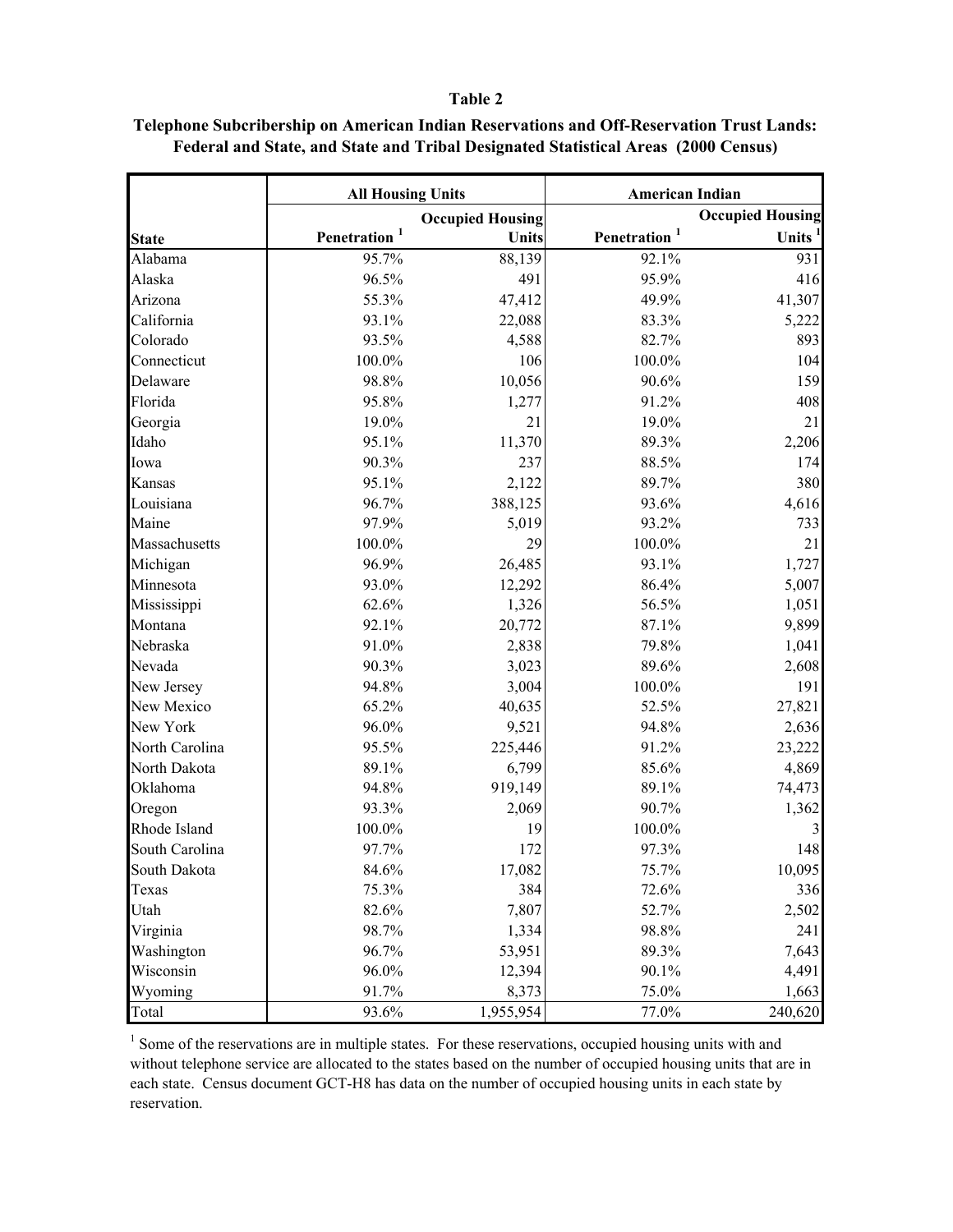| Penetration Housing Units Penetration Housing Units<br>Alabama<br>100.0%<br>61<br>Cherokee Tribe of Northeast Alabama SDAISA, AL<br>NA<br>$\boldsymbol{0}$<br>95.8%<br>Alabama<br>50,307<br>94.9%<br>215<br>Cherokees of Southeast Alabama SDAISA, AL<br>96.5%<br>Alabama<br>25,039<br>91.2%<br>Echota Cherokee SDAISA, AL<br>511<br>94.4%<br>9,675<br>Alabama<br>MaChis Lower Creek SDAISA, AL<br>90.8%<br>76<br>Alabama<br>84.6%<br>26<br>84.6%<br>26<br>MOWA Choctaw (state) Reservation, AL<br>59<br>Alabama<br>84.8%<br>92<br>88.1%<br>* Poarch Creek Reservation and Off-Reservation Trust Land, AL--FL<br>Alabama<br>Star Muskogee Creek SDAISA, AL<br>91.5%<br>2,939<br>100.0%<br>44<br>96.5%<br>491<br>95.9%<br>Alaska<br>* Annette Island Reserve, AK<br>416<br>* Cocopah Reservation, AZ<br>88.5%<br>419<br>77.9%<br>Arizona<br>172<br>* Colorado River Reservation, AZ--CA<br>92.3%<br>85.3%<br>735<br>Arizona<br>3,273<br>* Fort Apache Reservation, AZ<br>57.2%<br>54.6%<br>2,762<br>Arizona<br>3,041<br>* Fort McDowell Reservation, AZ<br>85.9%<br>234<br>87.0%<br>216<br>Arizona<br>* Fort Mojave Reservation and Off-Reservation Trust Land, AZ--CA--NV<br>93.9%<br>326<br>91.7%<br>144<br>Arizona<br>* Gila River Reservation, AZ<br>72.0%<br>2,689<br>2,503<br>Arizona<br>71.4%<br>* Havasupai Reservation, AZ<br>45.2%<br>126<br>43.0%<br>114<br>Arizona<br>* Hopi Reservation and Off-Reservation Trust Land, AZ<br>68.3%<br>1,919<br>66.1%<br>1,774<br>Arizona<br>* Hualapai Reservation and Off-Reservation Trust Land, AZ<br>72.1%<br>70.1%<br>324<br>Arizona<br>348<br>* Kaibab Reservation, AZ<br>82.9%<br>82<br>74.5%<br>55<br>Arizona<br>78.7%<br>216<br>75.0%<br>184<br>Arizona<br>* Maricopa (Ak Chin) Reservation, AZ<br>* Navajo Nation Reservation and Off-Reservation Trust Land, AZ--NM--UT<br>39.9%<br>47,824<br>37.4%<br>45,623<br>Arizona<br>89.9%<br>745<br>89.6%<br>683<br>Arizona<br>* Pascua Yaqui Reservation, AZ<br>* Salt River Reservation, AZ<br>89.2%<br>84.2%<br>811<br>Arizona<br>1,961<br>* San Carlos Reservation, AZ<br>79.1%<br>78.0%<br>Arizona<br>2,229<br>2,007<br>75.9%<br>* Tohono O'odham Reservation and Off-Reservation Trust Land, AZ<br>2,876<br>73.0%<br>2,539<br>Arizona<br>* Tonto Apache Reservation, AZ<br>82.2%<br>Arizona<br>45<br>82.2%<br>45<br>* Yavapai-Apache Nation Reservation, AZ<br>91.1%<br>202<br>91.4%<br>Arizona<br>174<br>Arizona<br>* Yavapai-Prescott Reservation, AZ<br>94.5%<br>55<br>92.7%<br>41<br>California<br>* Agua Caliente Reservation, CA<br>99.1%<br>11,830<br>93.2%<br>73<br>$\overline{2}$<br>California<br>100.0%<br>$\overline{\mathbf{c}}$<br>100.0%<br>* Alturas Rancheria, CA<br>California<br>* Barona Reservation, CA<br>151<br>95.5%<br>112<br>95.4%<br>California<br>* Benton Paiute Reservation, CA<br>53.3%<br>15<br>53.3%<br>15<br>28<br>California<br>* Berry Creek Rancheria and Off-Reservation Trust Land, CA<br>100.0%<br>100.0%<br>28<br>9<br>9<br>California<br>* Big Lagoon Rancheria, CA<br>55.6%<br>55.6%<br>88.9%<br>89.4%<br>California<br>* Big Pine Reservation, CA<br>153<br>104<br>California<br>48<br>83.3%<br>42<br>* Big Sandy Rancheria, CA<br>85.4%<br>California<br>* Big Valley Rancheria, CA<br>81.8%<br>55<br>80.4%<br>51<br>California<br>84.5%<br>491<br>81.6%<br>337<br>* Bishop Reservation, CA<br>* Blue Lake Rancheria, CA<br>94.6%<br>37<br>California<br>100.0%<br>14<br>California<br>* Bridgeport Reservation, CA<br>70.6%<br>17<br>70.6%<br>17<br>98.9%<br>California<br>* Cabazon Reservation, CA<br>179<br>NA<br>$\boldsymbol{0}$<br>California<br>* Cahuilla Reservation, CA<br>66.0%<br>50<br>50.0%<br>26<br>California<br>* Campo Reservation, CA<br>89.9%<br>109<br>87.1%<br>85<br>California<br>* Cedarville Rancheria, CA<br>75.0%<br>8<br>75.0%<br>8<br>California<br>87.7%<br>155<br>85.5%<br>69<br>* Chemehuevi Reservation, CA<br>California<br>* Chicken Ranch Rancheria, CA<br>100.0%<br>7<br>NA<br>$\boldsymbol{0}$<br>California<br>71.2%<br>52<br>75.6%<br>45<br>* Cold Springs Rancheria, CA<br>California<br>* Colusa Rancheria, CA<br>100.0%<br>28<br>100.0%<br>24<br>California<br>* Cortina Rancheria, CA<br>$0.0\%$<br>$\overline{2}$<br>$0.0\%$<br>$\overline{2}$<br>California<br>* Coyote Valley Reservation, CA<br>66.7%<br>24<br>55.6%<br>18<br>9<br>California<br>73.3%<br>15<br>55.6%<br>* Dry Creek Rancheria, CA<br>California<br>* Elk Valley Rancheria, CA<br>100.0%<br>32<br>100.0%<br>13<br>3<br>California<br>* Enterprise Rancheria, CA<br>100.0%<br>3<br>100.0%<br>68.9%<br>California<br>* Fort Bidwell Reservation, CA<br>45<br>68.9%<br>45<br>32<br>19<br>California<br>* Fort Independence Reservation, CA<br>100.0%<br>100.0%<br>California<br>* Fort Yuma Reservation, CA--AZ<br>75.5%<br>793<br>77.4%<br>390<br>California<br>* Greenville Rancheria, CA<br>100.0%<br>9<br>100.0%<br>5<br>* Grindstone Rancheria, CA<br>100.0%<br>100.0%<br>40<br>California<br>42<br>California<br>83.8%<br>829<br>657<br>* Hoopa Valley Reservation, CA<br>83.4%<br>100.0%<br>100.0%<br>California<br>* Hopland Rancheria and Off-Reservation Trust Land, CA<br>7<br>7<br>California<br>Ione Band of Miwok TDSA, CA<br>100.0%<br>10<br>100.0%<br>6<br>California<br>* Karuk Reservation and Off-Reservation Trust Land, CA<br>90.0%<br>90<br>89.4%<br>66<br>California<br>* La Jolla Reservation, CA<br>82.9%<br>123<br>77.7%<br>94<br>California<br>* La Posta Reservation, CA<br>100.0%<br>10<br>100.0%<br>10 |  | <b>All Housing Units</b> |  | American Indian |  |
|-------------------------------------------------------------------------------------------------------------------------------------------------------------------------------------------------------------------------------------------------------------------------------------------------------------------------------------------------------------------------------------------------------------------------------------------------------------------------------------------------------------------------------------------------------------------------------------------------------------------------------------------------------------------------------------------------------------------------------------------------------------------------------------------------------------------------------------------------------------------------------------------------------------------------------------------------------------------------------------------------------------------------------------------------------------------------------------------------------------------------------------------------------------------------------------------------------------------------------------------------------------------------------------------------------------------------------------------------------------------------------------------------------------------------------------------------------------------------------------------------------------------------------------------------------------------------------------------------------------------------------------------------------------------------------------------------------------------------------------------------------------------------------------------------------------------------------------------------------------------------------------------------------------------------------------------------------------------------------------------------------------------------------------------------------------------------------------------------------------------------------------------------------------------------------------------------------------------------------------------------------------------------------------------------------------------------------------------------------------------------------------------------------------------------------------------------------------------------------------------------------------------------------------------------------------------------------------------------------------------------------------------------------------------------------------------------------------------------------------------------------------------------------------------------------------------------------------------------------------------------------------------------------------------------------------------------------------------------------------------------------------------------------------------------------------------------------------------------------------------------------------------------------------------------------------------------------------------------------------------------------------------------------------------------------------------------------------------------------------------------------------------------------------------------------------------------------------------------------------------------------------------------------------------------------------------------------------------------------------------------------------------------------------------------------------------------------------------------------------------------------------------------------------------------------------------------------------------------------------------------------------------------------------------------------------------------------------------------------------------------------------------------------------------------------------------------------------------------------------------------------------------------------------------------------------------------------------------------------------------------------------------------------------------------------------------------------------------------------------------------------------------------------------------------------------------------------------------------------------------------------------------------------------------------------------------------------------------------------------------------------------------------------------------------------------------------------------------------------------------------------------------------------------------------------------------------------------------------------------------------------------------------------------------------------------------------------------------------------------------------------------------------------------------------------------------------------------------------------------------------------------------------------------------------------------------------------------------------------------------------------------------------------------------------------------------------------------------------------------------------------------------------------------------------------------------------------------------------------------------------------|--|--------------------------|--|-----------------|--|
|                                                                                                                                                                                                                                                                                                                                                                                                                                                                                                                                                                                                                                                                                                                                                                                                                                                                                                                                                                                                                                                                                                                                                                                                                                                                                                                                                                                                                                                                                                                                                                                                                                                                                                                                                                                                                                                                                                                                                                                                                                                                                                                                                                                                                                                                                                                                                                                                                                                                                                                                                                                                                                                                                                                                                                                                                                                                                                                                                                                                                                                                                                                                                                                                                                                                                                                                                                                                                                                                                                                                                                                                                                                                                                                                                                                                                                                                                                                                                                                                                                                                                                                                                                                                                                                                                                                                                                                                                                                                                                                                                                                                                                                                                                                                                                                                                                                                                                                                                                                                                                                                                                                                                                                                                                                                                                                                                                                                                                                                                                       |  |                          |  |                 |  |
|                                                                                                                                                                                                                                                                                                                                                                                                                                                                                                                                                                                                                                                                                                                                                                                                                                                                                                                                                                                                                                                                                                                                                                                                                                                                                                                                                                                                                                                                                                                                                                                                                                                                                                                                                                                                                                                                                                                                                                                                                                                                                                                                                                                                                                                                                                                                                                                                                                                                                                                                                                                                                                                                                                                                                                                                                                                                                                                                                                                                                                                                                                                                                                                                                                                                                                                                                                                                                                                                                                                                                                                                                                                                                                                                                                                                                                                                                                                                                                                                                                                                                                                                                                                                                                                                                                                                                                                                                                                                                                                                                                                                                                                                                                                                                                                                                                                                                                                                                                                                                                                                                                                                                                                                                                                                                                                                                                                                                                                                                                       |  |                          |  |                 |  |
|                                                                                                                                                                                                                                                                                                                                                                                                                                                                                                                                                                                                                                                                                                                                                                                                                                                                                                                                                                                                                                                                                                                                                                                                                                                                                                                                                                                                                                                                                                                                                                                                                                                                                                                                                                                                                                                                                                                                                                                                                                                                                                                                                                                                                                                                                                                                                                                                                                                                                                                                                                                                                                                                                                                                                                                                                                                                                                                                                                                                                                                                                                                                                                                                                                                                                                                                                                                                                                                                                                                                                                                                                                                                                                                                                                                                                                                                                                                                                                                                                                                                                                                                                                                                                                                                                                                                                                                                                                                                                                                                                                                                                                                                                                                                                                                                                                                                                                                                                                                                                                                                                                                                                                                                                                                                                                                                                                                                                                                                                                       |  |                          |  |                 |  |
|                                                                                                                                                                                                                                                                                                                                                                                                                                                                                                                                                                                                                                                                                                                                                                                                                                                                                                                                                                                                                                                                                                                                                                                                                                                                                                                                                                                                                                                                                                                                                                                                                                                                                                                                                                                                                                                                                                                                                                                                                                                                                                                                                                                                                                                                                                                                                                                                                                                                                                                                                                                                                                                                                                                                                                                                                                                                                                                                                                                                                                                                                                                                                                                                                                                                                                                                                                                                                                                                                                                                                                                                                                                                                                                                                                                                                                                                                                                                                                                                                                                                                                                                                                                                                                                                                                                                                                                                                                                                                                                                                                                                                                                                                                                                                                                                                                                                                                                                                                                                                                                                                                                                                                                                                                                                                                                                                                                                                                                                                                       |  |                          |  |                 |  |
|                                                                                                                                                                                                                                                                                                                                                                                                                                                                                                                                                                                                                                                                                                                                                                                                                                                                                                                                                                                                                                                                                                                                                                                                                                                                                                                                                                                                                                                                                                                                                                                                                                                                                                                                                                                                                                                                                                                                                                                                                                                                                                                                                                                                                                                                                                                                                                                                                                                                                                                                                                                                                                                                                                                                                                                                                                                                                                                                                                                                                                                                                                                                                                                                                                                                                                                                                                                                                                                                                                                                                                                                                                                                                                                                                                                                                                                                                                                                                                                                                                                                                                                                                                                                                                                                                                                                                                                                                                                                                                                                                                                                                                                                                                                                                                                                                                                                                                                                                                                                                                                                                                                                                                                                                                                                                                                                                                                                                                                                                                       |  |                          |  |                 |  |
|                                                                                                                                                                                                                                                                                                                                                                                                                                                                                                                                                                                                                                                                                                                                                                                                                                                                                                                                                                                                                                                                                                                                                                                                                                                                                                                                                                                                                                                                                                                                                                                                                                                                                                                                                                                                                                                                                                                                                                                                                                                                                                                                                                                                                                                                                                                                                                                                                                                                                                                                                                                                                                                                                                                                                                                                                                                                                                                                                                                                                                                                                                                                                                                                                                                                                                                                                                                                                                                                                                                                                                                                                                                                                                                                                                                                                                                                                                                                                                                                                                                                                                                                                                                                                                                                                                                                                                                                                                                                                                                                                                                                                                                                                                                                                                                                                                                                                                                                                                                                                                                                                                                                                                                                                                                                                                                                                                                                                                                                                                       |  |                          |  |                 |  |
|                                                                                                                                                                                                                                                                                                                                                                                                                                                                                                                                                                                                                                                                                                                                                                                                                                                                                                                                                                                                                                                                                                                                                                                                                                                                                                                                                                                                                                                                                                                                                                                                                                                                                                                                                                                                                                                                                                                                                                                                                                                                                                                                                                                                                                                                                                                                                                                                                                                                                                                                                                                                                                                                                                                                                                                                                                                                                                                                                                                                                                                                                                                                                                                                                                                                                                                                                                                                                                                                                                                                                                                                                                                                                                                                                                                                                                                                                                                                                                                                                                                                                                                                                                                                                                                                                                                                                                                                                                                                                                                                                                                                                                                                                                                                                                                                                                                                                                                                                                                                                                                                                                                                                                                                                                                                                                                                                                                                                                                                                                       |  |                          |  |                 |  |
|                                                                                                                                                                                                                                                                                                                                                                                                                                                                                                                                                                                                                                                                                                                                                                                                                                                                                                                                                                                                                                                                                                                                                                                                                                                                                                                                                                                                                                                                                                                                                                                                                                                                                                                                                                                                                                                                                                                                                                                                                                                                                                                                                                                                                                                                                                                                                                                                                                                                                                                                                                                                                                                                                                                                                                                                                                                                                                                                                                                                                                                                                                                                                                                                                                                                                                                                                                                                                                                                                                                                                                                                                                                                                                                                                                                                                                                                                                                                                                                                                                                                                                                                                                                                                                                                                                                                                                                                                                                                                                                                                                                                                                                                                                                                                                                                                                                                                                                                                                                                                                                                                                                                                                                                                                                                                                                                                                                                                                                                                                       |  |                          |  |                 |  |
|                                                                                                                                                                                                                                                                                                                                                                                                                                                                                                                                                                                                                                                                                                                                                                                                                                                                                                                                                                                                                                                                                                                                                                                                                                                                                                                                                                                                                                                                                                                                                                                                                                                                                                                                                                                                                                                                                                                                                                                                                                                                                                                                                                                                                                                                                                                                                                                                                                                                                                                                                                                                                                                                                                                                                                                                                                                                                                                                                                                                                                                                                                                                                                                                                                                                                                                                                                                                                                                                                                                                                                                                                                                                                                                                                                                                                                                                                                                                                                                                                                                                                                                                                                                                                                                                                                                                                                                                                                                                                                                                                                                                                                                                                                                                                                                                                                                                                                                                                                                                                                                                                                                                                                                                                                                                                                                                                                                                                                                                                                       |  |                          |  |                 |  |
|                                                                                                                                                                                                                                                                                                                                                                                                                                                                                                                                                                                                                                                                                                                                                                                                                                                                                                                                                                                                                                                                                                                                                                                                                                                                                                                                                                                                                                                                                                                                                                                                                                                                                                                                                                                                                                                                                                                                                                                                                                                                                                                                                                                                                                                                                                                                                                                                                                                                                                                                                                                                                                                                                                                                                                                                                                                                                                                                                                                                                                                                                                                                                                                                                                                                                                                                                                                                                                                                                                                                                                                                                                                                                                                                                                                                                                                                                                                                                                                                                                                                                                                                                                                                                                                                                                                                                                                                                                                                                                                                                                                                                                                                                                                                                                                                                                                                                                                                                                                                                                                                                                                                                                                                                                                                                                                                                                                                                                                                                                       |  |                          |  |                 |  |
|                                                                                                                                                                                                                                                                                                                                                                                                                                                                                                                                                                                                                                                                                                                                                                                                                                                                                                                                                                                                                                                                                                                                                                                                                                                                                                                                                                                                                                                                                                                                                                                                                                                                                                                                                                                                                                                                                                                                                                                                                                                                                                                                                                                                                                                                                                                                                                                                                                                                                                                                                                                                                                                                                                                                                                                                                                                                                                                                                                                                                                                                                                                                                                                                                                                                                                                                                                                                                                                                                                                                                                                                                                                                                                                                                                                                                                                                                                                                                                                                                                                                                                                                                                                                                                                                                                                                                                                                                                                                                                                                                                                                                                                                                                                                                                                                                                                                                                                                                                                                                                                                                                                                                                                                                                                                                                                                                                                                                                                                                                       |  |                          |  |                 |  |
|                                                                                                                                                                                                                                                                                                                                                                                                                                                                                                                                                                                                                                                                                                                                                                                                                                                                                                                                                                                                                                                                                                                                                                                                                                                                                                                                                                                                                                                                                                                                                                                                                                                                                                                                                                                                                                                                                                                                                                                                                                                                                                                                                                                                                                                                                                                                                                                                                                                                                                                                                                                                                                                                                                                                                                                                                                                                                                                                                                                                                                                                                                                                                                                                                                                                                                                                                                                                                                                                                                                                                                                                                                                                                                                                                                                                                                                                                                                                                                                                                                                                                                                                                                                                                                                                                                                                                                                                                                                                                                                                                                                                                                                                                                                                                                                                                                                                                                                                                                                                                                                                                                                                                                                                                                                                                                                                                                                                                                                                                                       |  |                          |  |                 |  |
|                                                                                                                                                                                                                                                                                                                                                                                                                                                                                                                                                                                                                                                                                                                                                                                                                                                                                                                                                                                                                                                                                                                                                                                                                                                                                                                                                                                                                                                                                                                                                                                                                                                                                                                                                                                                                                                                                                                                                                                                                                                                                                                                                                                                                                                                                                                                                                                                                                                                                                                                                                                                                                                                                                                                                                                                                                                                                                                                                                                                                                                                                                                                                                                                                                                                                                                                                                                                                                                                                                                                                                                                                                                                                                                                                                                                                                                                                                                                                                                                                                                                                                                                                                                                                                                                                                                                                                                                                                                                                                                                                                                                                                                                                                                                                                                                                                                                                                                                                                                                                                                                                                                                                                                                                                                                                                                                                                                                                                                                                                       |  |                          |  |                 |  |
|                                                                                                                                                                                                                                                                                                                                                                                                                                                                                                                                                                                                                                                                                                                                                                                                                                                                                                                                                                                                                                                                                                                                                                                                                                                                                                                                                                                                                                                                                                                                                                                                                                                                                                                                                                                                                                                                                                                                                                                                                                                                                                                                                                                                                                                                                                                                                                                                                                                                                                                                                                                                                                                                                                                                                                                                                                                                                                                                                                                                                                                                                                                                                                                                                                                                                                                                                                                                                                                                                                                                                                                                                                                                                                                                                                                                                                                                                                                                                                                                                                                                                                                                                                                                                                                                                                                                                                                                                                                                                                                                                                                                                                                                                                                                                                                                                                                                                                                                                                                                                                                                                                                                                                                                                                                                                                                                                                                                                                                                                                       |  |                          |  |                 |  |
|                                                                                                                                                                                                                                                                                                                                                                                                                                                                                                                                                                                                                                                                                                                                                                                                                                                                                                                                                                                                                                                                                                                                                                                                                                                                                                                                                                                                                                                                                                                                                                                                                                                                                                                                                                                                                                                                                                                                                                                                                                                                                                                                                                                                                                                                                                                                                                                                                                                                                                                                                                                                                                                                                                                                                                                                                                                                                                                                                                                                                                                                                                                                                                                                                                                                                                                                                                                                                                                                                                                                                                                                                                                                                                                                                                                                                                                                                                                                                                                                                                                                                                                                                                                                                                                                                                                                                                                                                                                                                                                                                                                                                                                                                                                                                                                                                                                                                                                                                                                                                                                                                                                                                                                                                                                                                                                                                                                                                                                                                                       |  |                          |  |                 |  |
|                                                                                                                                                                                                                                                                                                                                                                                                                                                                                                                                                                                                                                                                                                                                                                                                                                                                                                                                                                                                                                                                                                                                                                                                                                                                                                                                                                                                                                                                                                                                                                                                                                                                                                                                                                                                                                                                                                                                                                                                                                                                                                                                                                                                                                                                                                                                                                                                                                                                                                                                                                                                                                                                                                                                                                                                                                                                                                                                                                                                                                                                                                                                                                                                                                                                                                                                                                                                                                                                                                                                                                                                                                                                                                                                                                                                                                                                                                                                                                                                                                                                                                                                                                                                                                                                                                                                                                                                                                                                                                                                                                                                                                                                                                                                                                                                                                                                                                                                                                                                                                                                                                                                                                                                                                                                                                                                                                                                                                                                                                       |  |                          |  |                 |  |
|                                                                                                                                                                                                                                                                                                                                                                                                                                                                                                                                                                                                                                                                                                                                                                                                                                                                                                                                                                                                                                                                                                                                                                                                                                                                                                                                                                                                                                                                                                                                                                                                                                                                                                                                                                                                                                                                                                                                                                                                                                                                                                                                                                                                                                                                                                                                                                                                                                                                                                                                                                                                                                                                                                                                                                                                                                                                                                                                                                                                                                                                                                                                                                                                                                                                                                                                                                                                                                                                                                                                                                                                                                                                                                                                                                                                                                                                                                                                                                                                                                                                                                                                                                                                                                                                                                                                                                                                                                                                                                                                                                                                                                                                                                                                                                                                                                                                                                                                                                                                                                                                                                                                                                                                                                                                                                                                                                                                                                                                                                       |  |                          |  |                 |  |
|                                                                                                                                                                                                                                                                                                                                                                                                                                                                                                                                                                                                                                                                                                                                                                                                                                                                                                                                                                                                                                                                                                                                                                                                                                                                                                                                                                                                                                                                                                                                                                                                                                                                                                                                                                                                                                                                                                                                                                                                                                                                                                                                                                                                                                                                                                                                                                                                                                                                                                                                                                                                                                                                                                                                                                                                                                                                                                                                                                                                                                                                                                                                                                                                                                                                                                                                                                                                                                                                                                                                                                                                                                                                                                                                                                                                                                                                                                                                                                                                                                                                                                                                                                                                                                                                                                                                                                                                                                                                                                                                                                                                                                                                                                                                                                                                                                                                                                                                                                                                                                                                                                                                                                                                                                                                                                                                                                                                                                                                                                       |  |                          |  |                 |  |
|                                                                                                                                                                                                                                                                                                                                                                                                                                                                                                                                                                                                                                                                                                                                                                                                                                                                                                                                                                                                                                                                                                                                                                                                                                                                                                                                                                                                                                                                                                                                                                                                                                                                                                                                                                                                                                                                                                                                                                                                                                                                                                                                                                                                                                                                                                                                                                                                                                                                                                                                                                                                                                                                                                                                                                                                                                                                                                                                                                                                                                                                                                                                                                                                                                                                                                                                                                                                                                                                                                                                                                                                                                                                                                                                                                                                                                                                                                                                                                                                                                                                                                                                                                                                                                                                                                                                                                                                                                                                                                                                                                                                                                                                                                                                                                                                                                                                                                                                                                                                                                                                                                                                                                                                                                                                                                                                                                                                                                                                                                       |  |                          |  |                 |  |
|                                                                                                                                                                                                                                                                                                                                                                                                                                                                                                                                                                                                                                                                                                                                                                                                                                                                                                                                                                                                                                                                                                                                                                                                                                                                                                                                                                                                                                                                                                                                                                                                                                                                                                                                                                                                                                                                                                                                                                                                                                                                                                                                                                                                                                                                                                                                                                                                                                                                                                                                                                                                                                                                                                                                                                                                                                                                                                                                                                                                                                                                                                                                                                                                                                                                                                                                                                                                                                                                                                                                                                                                                                                                                                                                                                                                                                                                                                                                                                                                                                                                                                                                                                                                                                                                                                                                                                                                                                                                                                                                                                                                                                                                                                                                                                                                                                                                                                                                                                                                                                                                                                                                                                                                                                                                                                                                                                                                                                                                                                       |  |                          |  |                 |  |
|                                                                                                                                                                                                                                                                                                                                                                                                                                                                                                                                                                                                                                                                                                                                                                                                                                                                                                                                                                                                                                                                                                                                                                                                                                                                                                                                                                                                                                                                                                                                                                                                                                                                                                                                                                                                                                                                                                                                                                                                                                                                                                                                                                                                                                                                                                                                                                                                                                                                                                                                                                                                                                                                                                                                                                                                                                                                                                                                                                                                                                                                                                                                                                                                                                                                                                                                                                                                                                                                                                                                                                                                                                                                                                                                                                                                                                                                                                                                                                                                                                                                                                                                                                                                                                                                                                                                                                                                                                                                                                                                                                                                                                                                                                                                                                                                                                                                                                                                                                                                                                                                                                                                                                                                                                                                                                                                                                                                                                                                                                       |  |                          |  |                 |  |
|                                                                                                                                                                                                                                                                                                                                                                                                                                                                                                                                                                                                                                                                                                                                                                                                                                                                                                                                                                                                                                                                                                                                                                                                                                                                                                                                                                                                                                                                                                                                                                                                                                                                                                                                                                                                                                                                                                                                                                                                                                                                                                                                                                                                                                                                                                                                                                                                                                                                                                                                                                                                                                                                                                                                                                                                                                                                                                                                                                                                                                                                                                                                                                                                                                                                                                                                                                                                                                                                                                                                                                                                                                                                                                                                                                                                                                                                                                                                                                                                                                                                                                                                                                                                                                                                                                                                                                                                                                                                                                                                                                                                                                                                                                                                                                                                                                                                                                                                                                                                                                                                                                                                                                                                                                                                                                                                                                                                                                                                                                       |  |                          |  |                 |  |
|                                                                                                                                                                                                                                                                                                                                                                                                                                                                                                                                                                                                                                                                                                                                                                                                                                                                                                                                                                                                                                                                                                                                                                                                                                                                                                                                                                                                                                                                                                                                                                                                                                                                                                                                                                                                                                                                                                                                                                                                                                                                                                                                                                                                                                                                                                                                                                                                                                                                                                                                                                                                                                                                                                                                                                                                                                                                                                                                                                                                                                                                                                                                                                                                                                                                                                                                                                                                                                                                                                                                                                                                                                                                                                                                                                                                                                                                                                                                                                                                                                                                                                                                                                                                                                                                                                                                                                                                                                                                                                                                                                                                                                                                                                                                                                                                                                                                                                                                                                                                                                                                                                                                                                                                                                                                                                                                                                                                                                                                                                       |  |                          |  |                 |  |
|                                                                                                                                                                                                                                                                                                                                                                                                                                                                                                                                                                                                                                                                                                                                                                                                                                                                                                                                                                                                                                                                                                                                                                                                                                                                                                                                                                                                                                                                                                                                                                                                                                                                                                                                                                                                                                                                                                                                                                                                                                                                                                                                                                                                                                                                                                                                                                                                                                                                                                                                                                                                                                                                                                                                                                                                                                                                                                                                                                                                                                                                                                                                                                                                                                                                                                                                                                                                                                                                                                                                                                                                                                                                                                                                                                                                                                                                                                                                                                                                                                                                                                                                                                                                                                                                                                                                                                                                                                                                                                                                                                                                                                                                                                                                                                                                                                                                                                                                                                                                                                                                                                                                                                                                                                                                                                                                                                                                                                                                                                       |  |                          |  |                 |  |
|                                                                                                                                                                                                                                                                                                                                                                                                                                                                                                                                                                                                                                                                                                                                                                                                                                                                                                                                                                                                                                                                                                                                                                                                                                                                                                                                                                                                                                                                                                                                                                                                                                                                                                                                                                                                                                                                                                                                                                                                                                                                                                                                                                                                                                                                                                                                                                                                                                                                                                                                                                                                                                                                                                                                                                                                                                                                                                                                                                                                                                                                                                                                                                                                                                                                                                                                                                                                                                                                                                                                                                                                                                                                                                                                                                                                                                                                                                                                                                                                                                                                                                                                                                                                                                                                                                                                                                                                                                                                                                                                                                                                                                                                                                                                                                                                                                                                                                                                                                                                                                                                                                                                                                                                                                                                                                                                                                                                                                                                                                       |  |                          |  |                 |  |
|                                                                                                                                                                                                                                                                                                                                                                                                                                                                                                                                                                                                                                                                                                                                                                                                                                                                                                                                                                                                                                                                                                                                                                                                                                                                                                                                                                                                                                                                                                                                                                                                                                                                                                                                                                                                                                                                                                                                                                                                                                                                                                                                                                                                                                                                                                                                                                                                                                                                                                                                                                                                                                                                                                                                                                                                                                                                                                                                                                                                                                                                                                                                                                                                                                                                                                                                                                                                                                                                                                                                                                                                                                                                                                                                                                                                                                                                                                                                                                                                                                                                                                                                                                                                                                                                                                                                                                                                                                                                                                                                                                                                                                                                                                                                                                                                                                                                                                                                                                                                                                                                                                                                                                                                                                                                                                                                                                                                                                                                                                       |  |                          |  |                 |  |
|                                                                                                                                                                                                                                                                                                                                                                                                                                                                                                                                                                                                                                                                                                                                                                                                                                                                                                                                                                                                                                                                                                                                                                                                                                                                                                                                                                                                                                                                                                                                                                                                                                                                                                                                                                                                                                                                                                                                                                                                                                                                                                                                                                                                                                                                                                                                                                                                                                                                                                                                                                                                                                                                                                                                                                                                                                                                                                                                                                                                                                                                                                                                                                                                                                                                                                                                                                                                                                                                                                                                                                                                                                                                                                                                                                                                                                                                                                                                                                                                                                                                                                                                                                                                                                                                                                                                                                                                                                                                                                                                                                                                                                                                                                                                                                                                                                                                                                                                                                                                                                                                                                                                                                                                                                                                                                                                                                                                                                                                                                       |  |                          |  |                 |  |
|                                                                                                                                                                                                                                                                                                                                                                                                                                                                                                                                                                                                                                                                                                                                                                                                                                                                                                                                                                                                                                                                                                                                                                                                                                                                                                                                                                                                                                                                                                                                                                                                                                                                                                                                                                                                                                                                                                                                                                                                                                                                                                                                                                                                                                                                                                                                                                                                                                                                                                                                                                                                                                                                                                                                                                                                                                                                                                                                                                                                                                                                                                                                                                                                                                                                                                                                                                                                                                                                                                                                                                                                                                                                                                                                                                                                                                                                                                                                                                                                                                                                                                                                                                                                                                                                                                                                                                                                                                                                                                                                                                                                                                                                                                                                                                                                                                                                                                                                                                                                                                                                                                                                                                                                                                                                                                                                                                                                                                                                                                       |  |                          |  |                 |  |
|                                                                                                                                                                                                                                                                                                                                                                                                                                                                                                                                                                                                                                                                                                                                                                                                                                                                                                                                                                                                                                                                                                                                                                                                                                                                                                                                                                                                                                                                                                                                                                                                                                                                                                                                                                                                                                                                                                                                                                                                                                                                                                                                                                                                                                                                                                                                                                                                                                                                                                                                                                                                                                                                                                                                                                                                                                                                                                                                                                                                                                                                                                                                                                                                                                                                                                                                                                                                                                                                                                                                                                                                                                                                                                                                                                                                                                                                                                                                                                                                                                                                                                                                                                                                                                                                                                                                                                                                                                                                                                                                                                                                                                                                                                                                                                                                                                                                                                                                                                                                                                                                                                                                                                                                                                                                                                                                                                                                                                                                                                       |  |                          |  |                 |  |
|                                                                                                                                                                                                                                                                                                                                                                                                                                                                                                                                                                                                                                                                                                                                                                                                                                                                                                                                                                                                                                                                                                                                                                                                                                                                                                                                                                                                                                                                                                                                                                                                                                                                                                                                                                                                                                                                                                                                                                                                                                                                                                                                                                                                                                                                                                                                                                                                                                                                                                                                                                                                                                                                                                                                                                                                                                                                                                                                                                                                                                                                                                                                                                                                                                                                                                                                                                                                                                                                                                                                                                                                                                                                                                                                                                                                                                                                                                                                                                                                                                                                                                                                                                                                                                                                                                                                                                                                                                                                                                                                                                                                                                                                                                                                                                                                                                                                                                                                                                                                                                                                                                                                                                                                                                                                                                                                                                                                                                                                                                       |  |                          |  |                 |  |
|                                                                                                                                                                                                                                                                                                                                                                                                                                                                                                                                                                                                                                                                                                                                                                                                                                                                                                                                                                                                                                                                                                                                                                                                                                                                                                                                                                                                                                                                                                                                                                                                                                                                                                                                                                                                                                                                                                                                                                                                                                                                                                                                                                                                                                                                                                                                                                                                                                                                                                                                                                                                                                                                                                                                                                                                                                                                                                                                                                                                                                                                                                                                                                                                                                                                                                                                                                                                                                                                                                                                                                                                                                                                                                                                                                                                                                                                                                                                                                                                                                                                                                                                                                                                                                                                                                                                                                                                                                                                                                                                                                                                                                                                                                                                                                                                                                                                                                                                                                                                                                                                                                                                                                                                                                                                                                                                                                                                                                                                                                       |  |                          |  |                 |  |
|                                                                                                                                                                                                                                                                                                                                                                                                                                                                                                                                                                                                                                                                                                                                                                                                                                                                                                                                                                                                                                                                                                                                                                                                                                                                                                                                                                                                                                                                                                                                                                                                                                                                                                                                                                                                                                                                                                                                                                                                                                                                                                                                                                                                                                                                                                                                                                                                                                                                                                                                                                                                                                                                                                                                                                                                                                                                                                                                                                                                                                                                                                                                                                                                                                                                                                                                                                                                                                                                                                                                                                                                                                                                                                                                                                                                                                                                                                                                                                                                                                                                                                                                                                                                                                                                                                                                                                                                                                                                                                                                                                                                                                                                                                                                                                                                                                                                                                                                                                                                                                                                                                                                                                                                                                                                                                                                                                                                                                                                                                       |  |                          |  |                 |  |
|                                                                                                                                                                                                                                                                                                                                                                                                                                                                                                                                                                                                                                                                                                                                                                                                                                                                                                                                                                                                                                                                                                                                                                                                                                                                                                                                                                                                                                                                                                                                                                                                                                                                                                                                                                                                                                                                                                                                                                                                                                                                                                                                                                                                                                                                                                                                                                                                                                                                                                                                                                                                                                                                                                                                                                                                                                                                                                                                                                                                                                                                                                                                                                                                                                                                                                                                                                                                                                                                                                                                                                                                                                                                                                                                                                                                                                                                                                                                                                                                                                                                                                                                                                                                                                                                                                                                                                                                                                                                                                                                                                                                                                                                                                                                                                                                                                                                                                                                                                                                                                                                                                                                                                                                                                                                                                                                                                                                                                                                                                       |  |                          |  |                 |  |
|                                                                                                                                                                                                                                                                                                                                                                                                                                                                                                                                                                                                                                                                                                                                                                                                                                                                                                                                                                                                                                                                                                                                                                                                                                                                                                                                                                                                                                                                                                                                                                                                                                                                                                                                                                                                                                                                                                                                                                                                                                                                                                                                                                                                                                                                                                                                                                                                                                                                                                                                                                                                                                                                                                                                                                                                                                                                                                                                                                                                                                                                                                                                                                                                                                                                                                                                                                                                                                                                                                                                                                                                                                                                                                                                                                                                                                                                                                                                                                                                                                                                                                                                                                                                                                                                                                                                                                                                                                                                                                                                                                                                                                                                                                                                                                                                                                                                                                                                                                                                                                                                                                                                                                                                                                                                                                                                                                                                                                                                                                       |  |                          |  |                 |  |
|                                                                                                                                                                                                                                                                                                                                                                                                                                                                                                                                                                                                                                                                                                                                                                                                                                                                                                                                                                                                                                                                                                                                                                                                                                                                                                                                                                                                                                                                                                                                                                                                                                                                                                                                                                                                                                                                                                                                                                                                                                                                                                                                                                                                                                                                                                                                                                                                                                                                                                                                                                                                                                                                                                                                                                                                                                                                                                                                                                                                                                                                                                                                                                                                                                                                                                                                                                                                                                                                                                                                                                                                                                                                                                                                                                                                                                                                                                                                                                                                                                                                                                                                                                                                                                                                                                                                                                                                                                                                                                                                                                                                                                                                                                                                                                                                                                                                                                                                                                                                                                                                                                                                                                                                                                                                                                                                                                                                                                                                                                       |  |                          |  |                 |  |
|                                                                                                                                                                                                                                                                                                                                                                                                                                                                                                                                                                                                                                                                                                                                                                                                                                                                                                                                                                                                                                                                                                                                                                                                                                                                                                                                                                                                                                                                                                                                                                                                                                                                                                                                                                                                                                                                                                                                                                                                                                                                                                                                                                                                                                                                                                                                                                                                                                                                                                                                                                                                                                                                                                                                                                                                                                                                                                                                                                                                                                                                                                                                                                                                                                                                                                                                                                                                                                                                                                                                                                                                                                                                                                                                                                                                                                                                                                                                                                                                                                                                                                                                                                                                                                                                                                                                                                                                                                                                                                                                                                                                                                                                                                                                                                                                                                                                                                                                                                                                                                                                                                                                                                                                                                                                                                                                                                                                                                                                                                       |  |                          |  |                 |  |
|                                                                                                                                                                                                                                                                                                                                                                                                                                                                                                                                                                                                                                                                                                                                                                                                                                                                                                                                                                                                                                                                                                                                                                                                                                                                                                                                                                                                                                                                                                                                                                                                                                                                                                                                                                                                                                                                                                                                                                                                                                                                                                                                                                                                                                                                                                                                                                                                                                                                                                                                                                                                                                                                                                                                                                                                                                                                                                                                                                                                                                                                                                                                                                                                                                                                                                                                                                                                                                                                                                                                                                                                                                                                                                                                                                                                                                                                                                                                                                                                                                                                                                                                                                                                                                                                                                                                                                                                                                                                                                                                                                                                                                                                                                                                                                                                                                                                                                                                                                                                                                                                                                                                                                                                                                                                                                                                                                                                                                                                                                       |  |                          |  |                 |  |
|                                                                                                                                                                                                                                                                                                                                                                                                                                                                                                                                                                                                                                                                                                                                                                                                                                                                                                                                                                                                                                                                                                                                                                                                                                                                                                                                                                                                                                                                                                                                                                                                                                                                                                                                                                                                                                                                                                                                                                                                                                                                                                                                                                                                                                                                                                                                                                                                                                                                                                                                                                                                                                                                                                                                                                                                                                                                                                                                                                                                                                                                                                                                                                                                                                                                                                                                                                                                                                                                                                                                                                                                                                                                                                                                                                                                                                                                                                                                                                                                                                                                                                                                                                                                                                                                                                                                                                                                                                                                                                                                                                                                                                                                                                                                                                                                                                                                                                                                                                                                                                                                                                                                                                                                                                                                                                                                                                                                                                                                                                       |  |                          |  |                 |  |
|                                                                                                                                                                                                                                                                                                                                                                                                                                                                                                                                                                                                                                                                                                                                                                                                                                                                                                                                                                                                                                                                                                                                                                                                                                                                                                                                                                                                                                                                                                                                                                                                                                                                                                                                                                                                                                                                                                                                                                                                                                                                                                                                                                                                                                                                                                                                                                                                                                                                                                                                                                                                                                                                                                                                                                                                                                                                                                                                                                                                                                                                                                                                                                                                                                                                                                                                                                                                                                                                                                                                                                                                                                                                                                                                                                                                                                                                                                                                                                                                                                                                                                                                                                                                                                                                                                                                                                                                                                                                                                                                                                                                                                                                                                                                                                                                                                                                                                                                                                                                                                                                                                                                                                                                                                                                                                                                                                                                                                                                                                       |  |                          |  |                 |  |
|                                                                                                                                                                                                                                                                                                                                                                                                                                                                                                                                                                                                                                                                                                                                                                                                                                                                                                                                                                                                                                                                                                                                                                                                                                                                                                                                                                                                                                                                                                                                                                                                                                                                                                                                                                                                                                                                                                                                                                                                                                                                                                                                                                                                                                                                                                                                                                                                                                                                                                                                                                                                                                                                                                                                                                                                                                                                                                                                                                                                                                                                                                                                                                                                                                                                                                                                                                                                                                                                                                                                                                                                                                                                                                                                                                                                                                                                                                                                                                                                                                                                                                                                                                                                                                                                                                                                                                                                                                                                                                                                                                                                                                                                                                                                                                                                                                                                                                                                                                                                                                                                                                                                                                                                                                                                                                                                                                                                                                                                                                       |  |                          |  |                 |  |
|                                                                                                                                                                                                                                                                                                                                                                                                                                                                                                                                                                                                                                                                                                                                                                                                                                                                                                                                                                                                                                                                                                                                                                                                                                                                                                                                                                                                                                                                                                                                                                                                                                                                                                                                                                                                                                                                                                                                                                                                                                                                                                                                                                                                                                                                                                                                                                                                                                                                                                                                                                                                                                                                                                                                                                                                                                                                                                                                                                                                                                                                                                                                                                                                                                                                                                                                                                                                                                                                                                                                                                                                                                                                                                                                                                                                                                                                                                                                                                                                                                                                                                                                                                                                                                                                                                                                                                                                                                                                                                                                                                                                                                                                                                                                                                                                                                                                                                                                                                                                                                                                                                                                                                                                                                                                                                                                                                                                                                                                                                       |  |                          |  |                 |  |
|                                                                                                                                                                                                                                                                                                                                                                                                                                                                                                                                                                                                                                                                                                                                                                                                                                                                                                                                                                                                                                                                                                                                                                                                                                                                                                                                                                                                                                                                                                                                                                                                                                                                                                                                                                                                                                                                                                                                                                                                                                                                                                                                                                                                                                                                                                                                                                                                                                                                                                                                                                                                                                                                                                                                                                                                                                                                                                                                                                                                                                                                                                                                                                                                                                                                                                                                                                                                                                                                                                                                                                                                                                                                                                                                                                                                                                                                                                                                                                                                                                                                                                                                                                                                                                                                                                                                                                                                                                                                                                                                                                                                                                                                                                                                                                                                                                                                                                                                                                                                                                                                                                                                                                                                                                                                                                                                                                                                                                                                                                       |  |                          |  |                 |  |
|                                                                                                                                                                                                                                                                                                                                                                                                                                                                                                                                                                                                                                                                                                                                                                                                                                                                                                                                                                                                                                                                                                                                                                                                                                                                                                                                                                                                                                                                                                                                                                                                                                                                                                                                                                                                                                                                                                                                                                                                                                                                                                                                                                                                                                                                                                                                                                                                                                                                                                                                                                                                                                                                                                                                                                                                                                                                                                                                                                                                                                                                                                                                                                                                                                                                                                                                                                                                                                                                                                                                                                                                                                                                                                                                                                                                                                                                                                                                                                                                                                                                                                                                                                                                                                                                                                                                                                                                                                                                                                                                                                                                                                                                                                                                                                                                                                                                                                                                                                                                                                                                                                                                                                                                                                                                                                                                                                                                                                                                                                       |  |                          |  |                 |  |
|                                                                                                                                                                                                                                                                                                                                                                                                                                                                                                                                                                                                                                                                                                                                                                                                                                                                                                                                                                                                                                                                                                                                                                                                                                                                                                                                                                                                                                                                                                                                                                                                                                                                                                                                                                                                                                                                                                                                                                                                                                                                                                                                                                                                                                                                                                                                                                                                                                                                                                                                                                                                                                                                                                                                                                                                                                                                                                                                                                                                                                                                                                                                                                                                                                                                                                                                                                                                                                                                                                                                                                                                                                                                                                                                                                                                                                                                                                                                                                                                                                                                                                                                                                                                                                                                                                                                                                                                                                                                                                                                                                                                                                                                                                                                                                                                                                                                                                                                                                                                                                                                                                                                                                                                                                                                                                                                                                                                                                                                                                       |  |                          |  |                 |  |
|                                                                                                                                                                                                                                                                                                                                                                                                                                                                                                                                                                                                                                                                                                                                                                                                                                                                                                                                                                                                                                                                                                                                                                                                                                                                                                                                                                                                                                                                                                                                                                                                                                                                                                                                                                                                                                                                                                                                                                                                                                                                                                                                                                                                                                                                                                                                                                                                                                                                                                                                                                                                                                                                                                                                                                                                                                                                                                                                                                                                                                                                                                                                                                                                                                                                                                                                                                                                                                                                                                                                                                                                                                                                                                                                                                                                                                                                                                                                                                                                                                                                                                                                                                                                                                                                                                                                                                                                                                                                                                                                                                                                                                                                                                                                                                                                                                                                                                                                                                                                                                                                                                                                                                                                                                                                                                                                                                                                                                                                                                       |  |                          |  |                 |  |
|                                                                                                                                                                                                                                                                                                                                                                                                                                                                                                                                                                                                                                                                                                                                                                                                                                                                                                                                                                                                                                                                                                                                                                                                                                                                                                                                                                                                                                                                                                                                                                                                                                                                                                                                                                                                                                                                                                                                                                                                                                                                                                                                                                                                                                                                                                                                                                                                                                                                                                                                                                                                                                                                                                                                                                                                                                                                                                                                                                                                                                                                                                                                                                                                                                                                                                                                                                                                                                                                                                                                                                                                                                                                                                                                                                                                                                                                                                                                                                                                                                                                                                                                                                                                                                                                                                                                                                                                                                                                                                                                                                                                                                                                                                                                                                                                                                                                                                                                                                                                                                                                                                                                                                                                                                                                                                                                                                                                                                                                                                       |  |                          |  |                 |  |
|                                                                                                                                                                                                                                                                                                                                                                                                                                                                                                                                                                                                                                                                                                                                                                                                                                                                                                                                                                                                                                                                                                                                                                                                                                                                                                                                                                                                                                                                                                                                                                                                                                                                                                                                                                                                                                                                                                                                                                                                                                                                                                                                                                                                                                                                                                                                                                                                                                                                                                                                                                                                                                                                                                                                                                                                                                                                                                                                                                                                                                                                                                                                                                                                                                                                                                                                                                                                                                                                                                                                                                                                                                                                                                                                                                                                                                                                                                                                                                                                                                                                                                                                                                                                                                                                                                                                                                                                                                                                                                                                                                                                                                                                                                                                                                                                                                                                                                                                                                                                                                                                                                                                                                                                                                                                                                                                                                                                                                                                                                       |  |                          |  |                 |  |
|                                                                                                                                                                                                                                                                                                                                                                                                                                                                                                                                                                                                                                                                                                                                                                                                                                                                                                                                                                                                                                                                                                                                                                                                                                                                                                                                                                                                                                                                                                                                                                                                                                                                                                                                                                                                                                                                                                                                                                                                                                                                                                                                                                                                                                                                                                                                                                                                                                                                                                                                                                                                                                                                                                                                                                                                                                                                                                                                                                                                                                                                                                                                                                                                                                                                                                                                                                                                                                                                                                                                                                                                                                                                                                                                                                                                                                                                                                                                                                                                                                                                                                                                                                                                                                                                                                                                                                                                                                                                                                                                                                                                                                                                                                                                                                                                                                                                                                                                                                                                                                                                                                                                                                                                                                                                                                                                                                                                                                                                                                       |  |                          |  |                 |  |
|                                                                                                                                                                                                                                                                                                                                                                                                                                                                                                                                                                                                                                                                                                                                                                                                                                                                                                                                                                                                                                                                                                                                                                                                                                                                                                                                                                                                                                                                                                                                                                                                                                                                                                                                                                                                                                                                                                                                                                                                                                                                                                                                                                                                                                                                                                                                                                                                                                                                                                                                                                                                                                                                                                                                                                                                                                                                                                                                                                                                                                                                                                                                                                                                                                                                                                                                                                                                                                                                                                                                                                                                                                                                                                                                                                                                                                                                                                                                                                                                                                                                                                                                                                                                                                                                                                                                                                                                                                                                                                                                                                                                                                                                                                                                                                                                                                                                                                                                                                                                                                                                                                                                                                                                                                                                                                                                                                                                                                                                                                       |  |                          |  |                 |  |
|                                                                                                                                                                                                                                                                                                                                                                                                                                                                                                                                                                                                                                                                                                                                                                                                                                                                                                                                                                                                                                                                                                                                                                                                                                                                                                                                                                                                                                                                                                                                                                                                                                                                                                                                                                                                                                                                                                                                                                                                                                                                                                                                                                                                                                                                                                                                                                                                                                                                                                                                                                                                                                                                                                                                                                                                                                                                                                                                                                                                                                                                                                                                                                                                                                                                                                                                                                                                                                                                                                                                                                                                                                                                                                                                                                                                                                                                                                                                                                                                                                                                                                                                                                                                                                                                                                                                                                                                                                                                                                                                                                                                                                                                                                                                                                                                                                                                                                                                                                                                                                                                                                                                                                                                                                                                                                                                                                                                                                                                                                       |  |                          |  |                 |  |
|                                                                                                                                                                                                                                                                                                                                                                                                                                                                                                                                                                                                                                                                                                                                                                                                                                                                                                                                                                                                                                                                                                                                                                                                                                                                                                                                                                                                                                                                                                                                                                                                                                                                                                                                                                                                                                                                                                                                                                                                                                                                                                                                                                                                                                                                                                                                                                                                                                                                                                                                                                                                                                                                                                                                                                                                                                                                                                                                                                                                                                                                                                                                                                                                                                                                                                                                                                                                                                                                                                                                                                                                                                                                                                                                                                                                                                                                                                                                                                                                                                                                                                                                                                                                                                                                                                                                                                                                                                                                                                                                                                                                                                                                                                                                                                                                                                                                                                                                                                                                                                                                                                                                                                                                                                                                                                                                                                                                                                                                                                       |  |                          |  |                 |  |
|                                                                                                                                                                                                                                                                                                                                                                                                                                                                                                                                                                                                                                                                                                                                                                                                                                                                                                                                                                                                                                                                                                                                                                                                                                                                                                                                                                                                                                                                                                                                                                                                                                                                                                                                                                                                                                                                                                                                                                                                                                                                                                                                                                                                                                                                                                                                                                                                                                                                                                                                                                                                                                                                                                                                                                                                                                                                                                                                                                                                                                                                                                                                                                                                                                                                                                                                                                                                                                                                                                                                                                                                                                                                                                                                                                                                                                                                                                                                                                                                                                                                                                                                                                                                                                                                                                                                                                                                                                                                                                                                                                                                                                                                                                                                                                                                                                                                                                                                                                                                                                                                                                                                                                                                                                                                                                                                                                                                                                                                                                       |  |                          |  |                 |  |
|                                                                                                                                                                                                                                                                                                                                                                                                                                                                                                                                                                                                                                                                                                                                                                                                                                                                                                                                                                                                                                                                                                                                                                                                                                                                                                                                                                                                                                                                                                                                                                                                                                                                                                                                                                                                                                                                                                                                                                                                                                                                                                                                                                                                                                                                                                                                                                                                                                                                                                                                                                                                                                                                                                                                                                                                                                                                                                                                                                                                                                                                                                                                                                                                                                                                                                                                                                                                                                                                                                                                                                                                                                                                                                                                                                                                                                                                                                                                                                                                                                                                                                                                                                                                                                                                                                                                                                                                                                                                                                                                                                                                                                                                                                                                                                                                                                                                                                                                                                                                                                                                                                                                                                                                                                                                                                                                                                                                                                                                                                       |  |                          |  |                 |  |
|                                                                                                                                                                                                                                                                                                                                                                                                                                                                                                                                                                                                                                                                                                                                                                                                                                                                                                                                                                                                                                                                                                                                                                                                                                                                                                                                                                                                                                                                                                                                                                                                                                                                                                                                                                                                                                                                                                                                                                                                                                                                                                                                                                                                                                                                                                                                                                                                                                                                                                                                                                                                                                                                                                                                                                                                                                                                                                                                                                                                                                                                                                                                                                                                                                                                                                                                                                                                                                                                                                                                                                                                                                                                                                                                                                                                                                                                                                                                                                                                                                                                                                                                                                                                                                                                                                                                                                                                                                                                                                                                                                                                                                                                                                                                                                                                                                                                                                                                                                                                                                                                                                                                                                                                                                                                                                                                                                                                                                                                                                       |  |                          |  |                 |  |
|                                                                                                                                                                                                                                                                                                                                                                                                                                                                                                                                                                                                                                                                                                                                                                                                                                                                                                                                                                                                                                                                                                                                                                                                                                                                                                                                                                                                                                                                                                                                                                                                                                                                                                                                                                                                                                                                                                                                                                                                                                                                                                                                                                                                                                                                                                                                                                                                                                                                                                                                                                                                                                                                                                                                                                                                                                                                                                                                                                                                                                                                                                                                                                                                                                                                                                                                                                                                                                                                                                                                                                                                                                                                                                                                                                                                                                                                                                                                                                                                                                                                                                                                                                                                                                                                                                                                                                                                                                                                                                                                                                                                                                                                                                                                                                                                                                                                                                                                                                                                                                                                                                                                                                                                                                                                                                                                                                                                                                                                                                       |  |                          |  |                 |  |
|                                                                                                                                                                                                                                                                                                                                                                                                                                                                                                                                                                                                                                                                                                                                                                                                                                                                                                                                                                                                                                                                                                                                                                                                                                                                                                                                                                                                                                                                                                                                                                                                                                                                                                                                                                                                                                                                                                                                                                                                                                                                                                                                                                                                                                                                                                                                                                                                                                                                                                                                                                                                                                                                                                                                                                                                                                                                                                                                                                                                                                                                                                                                                                                                                                                                                                                                                                                                                                                                                                                                                                                                                                                                                                                                                                                                                                                                                                                                                                                                                                                                                                                                                                                                                                                                                                                                                                                                                                                                                                                                                                                                                                                                                                                                                                                                                                                                                                                                                                                                                                                                                                                                                                                                                                                                                                                                                                                                                                                                                                       |  |                          |  |                 |  |
|                                                                                                                                                                                                                                                                                                                                                                                                                                                                                                                                                                                                                                                                                                                                                                                                                                                                                                                                                                                                                                                                                                                                                                                                                                                                                                                                                                                                                                                                                                                                                                                                                                                                                                                                                                                                                                                                                                                                                                                                                                                                                                                                                                                                                                                                                                                                                                                                                                                                                                                                                                                                                                                                                                                                                                                                                                                                                                                                                                                                                                                                                                                                                                                                                                                                                                                                                                                                                                                                                                                                                                                                                                                                                                                                                                                                                                                                                                                                                                                                                                                                                                                                                                                                                                                                                                                                                                                                                                                                                                                                                                                                                                                                                                                                                                                                                                                                                                                                                                                                                                                                                                                                                                                                                                                                                                                                                                                                                                                                                                       |  |                          |  |                 |  |
|                                                                                                                                                                                                                                                                                                                                                                                                                                                                                                                                                                                                                                                                                                                                                                                                                                                                                                                                                                                                                                                                                                                                                                                                                                                                                                                                                                                                                                                                                                                                                                                                                                                                                                                                                                                                                                                                                                                                                                                                                                                                                                                                                                                                                                                                                                                                                                                                                                                                                                                                                                                                                                                                                                                                                                                                                                                                                                                                                                                                                                                                                                                                                                                                                                                                                                                                                                                                                                                                                                                                                                                                                                                                                                                                                                                                                                                                                                                                                                                                                                                                                                                                                                                                                                                                                                                                                                                                                                                                                                                                                                                                                                                                                                                                                                                                                                                                                                                                                                                                                                                                                                                                                                                                                                                                                                                                                                                                                                                                                                       |  |                          |  |                 |  |
|                                                                                                                                                                                                                                                                                                                                                                                                                                                                                                                                                                                                                                                                                                                                                                                                                                                                                                                                                                                                                                                                                                                                                                                                                                                                                                                                                                                                                                                                                                                                                                                                                                                                                                                                                                                                                                                                                                                                                                                                                                                                                                                                                                                                                                                                                                                                                                                                                                                                                                                                                                                                                                                                                                                                                                                                                                                                                                                                                                                                                                                                                                                                                                                                                                                                                                                                                                                                                                                                                                                                                                                                                                                                                                                                                                                                                                                                                                                                                                                                                                                                                                                                                                                                                                                                                                                                                                                                                                                                                                                                                                                                                                                                                                                                                                                                                                                                                                                                                                                                                                                                                                                                                                                                                                                                                                                                                                                                                                                                                                       |  |                          |  |                 |  |
|                                                                                                                                                                                                                                                                                                                                                                                                                                                                                                                                                                                                                                                                                                                                                                                                                                                                                                                                                                                                                                                                                                                                                                                                                                                                                                                                                                                                                                                                                                                                                                                                                                                                                                                                                                                                                                                                                                                                                                                                                                                                                                                                                                                                                                                                                                                                                                                                                                                                                                                                                                                                                                                                                                                                                                                                                                                                                                                                                                                                                                                                                                                                                                                                                                                                                                                                                                                                                                                                                                                                                                                                                                                                                                                                                                                                                                                                                                                                                                                                                                                                                                                                                                                                                                                                                                                                                                                                                                                                                                                                                                                                                                                                                                                                                                                                                                                                                                                                                                                                                                                                                                                                                                                                                                                                                                                                                                                                                                                                                                       |  |                          |  |                 |  |
|                                                                                                                                                                                                                                                                                                                                                                                                                                                                                                                                                                                                                                                                                                                                                                                                                                                                                                                                                                                                                                                                                                                                                                                                                                                                                                                                                                                                                                                                                                                                                                                                                                                                                                                                                                                                                                                                                                                                                                                                                                                                                                                                                                                                                                                                                                                                                                                                                                                                                                                                                                                                                                                                                                                                                                                                                                                                                                                                                                                                                                                                                                                                                                                                                                                                                                                                                                                                                                                                                                                                                                                                                                                                                                                                                                                                                                                                                                                                                                                                                                                                                                                                                                                                                                                                                                                                                                                                                                                                                                                                                                                                                                                                                                                                                                                                                                                                                                                                                                                                                                                                                                                                                                                                                                                                                                                                                                                                                                                                                                       |  |                          |  |                 |  |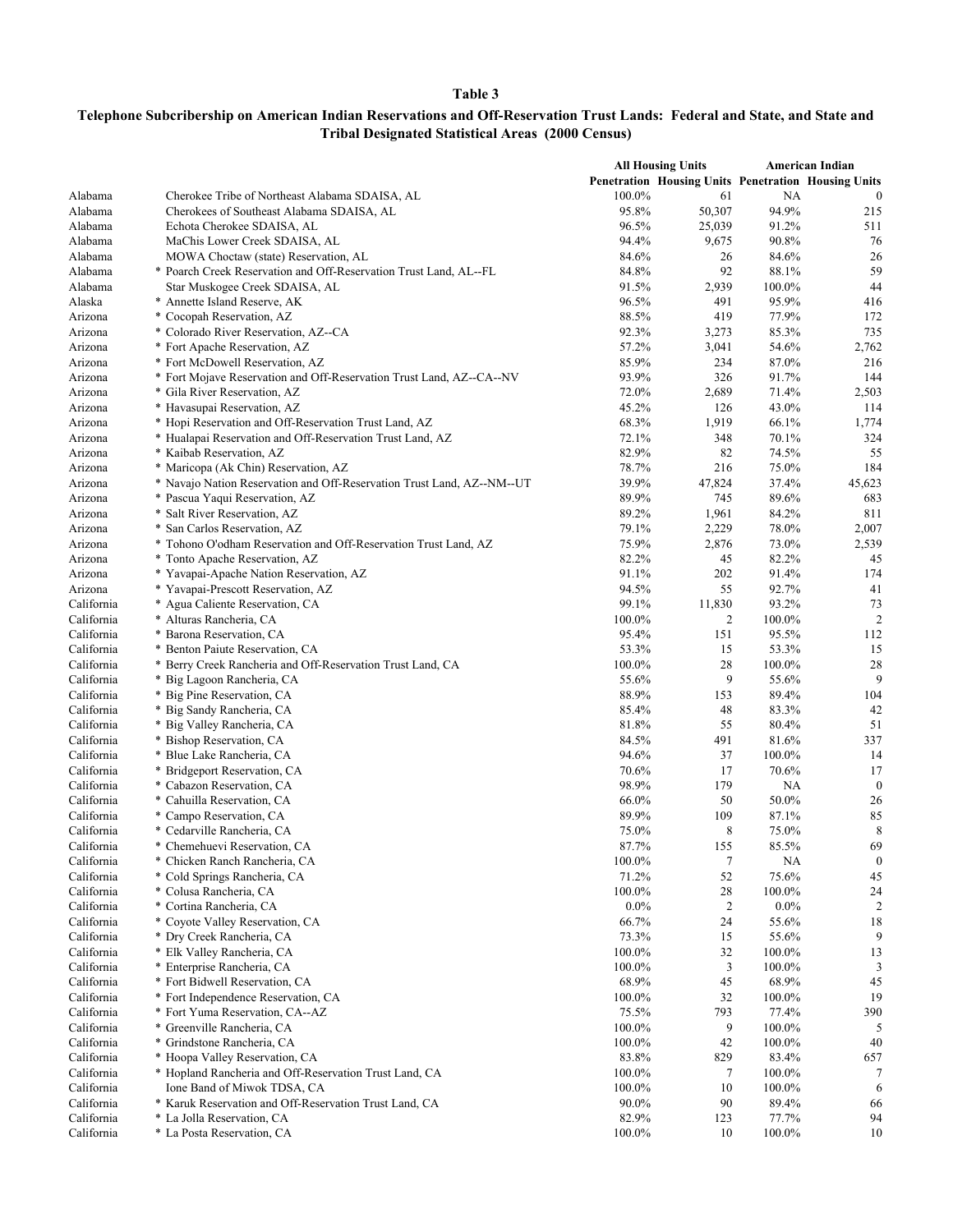|                          |                                                                                          |                 | <b>All Housing Units</b>                            |                    | <b>American Indian</b>  |
|--------------------------|------------------------------------------------------------------------------------------|-----------------|-----------------------------------------------------|--------------------|-------------------------|
|                          |                                                                                          |                 | Penetration Housing Units Penetration Housing Units |                    |                         |
| California               | * Laytonville Rancheria, CA                                                              | 85.0%           | 60                                                  | 85.0%              | 60                      |
| California               | * Lone Pine Reservation, CA                                                              | 88.1%           | 84                                                  | 91.9%              | 62                      |
| California               | * Lookout Rancheria, CA                                                                  | 100.0%          | $\overline{2}$                                      | 100.0%             | $\overline{c}$          |
| California               | * Los Coyotes Reservation, CA                                                            | 77.3%           | 22                                                  | 81.3%              | 16                      |
| California               | * Manchester-Point Arena Rancheria, CA                                                   | 96.4%           | 56                                                  | 95.8%              | 48                      |
| California               | * Manzanita Reservation, CA                                                              | 85.7%           | 21                                                  | 78.6%              | 14                      |
| California               | Mechoopda TDSA, CA                                                                       | 99.4%           | 1,077                                               | 100.0%             | 27                      |
| California               | * Mesa Grande Reservation, CA                                                            | 94.1%           | 17                                                  | 93.3%              | 15                      |
| California               | * Middletown Rancheria, CA                                                               | 83.3%           | 18                                                  | 100.0%             | 15                      |
| California               | * Montgomery Creek Rancheria, CA                                                         | $0.0\%$         | 3                                                   | $0.0\%$            | 3                       |
| California               | * Mooretown Rancheria, CA                                                                | 75.9%           | 54                                                  | 75.9%              | 54                      |
| California               | * Morongo Reservation, CA                                                                | 94.6%           | 295                                                 | 95.4%              | 196                     |
| California               | * North Fork Rancheria, CA                                                               | 100.0%          | 2                                                   | 100.0%             | $\overline{2}$          |
| California               | * Pala Reservation, CA                                                                   | 86.6%           | 387                                                 | 88.2%              | 211                     |
| California<br>California | * Pauma and Yuima Reservation, CA                                                        | 100.0%<br>89.4% | 43<br>160                                           | $100.0\%$<br>91.1% | 31<br>135               |
| California               | * Pechanga Reservation, CA<br>* Picayune Rancheria, CA                                   | 100.0%          | $\overline{4}$                                      | 100.0%             | $\overline{4}$          |
| California               | * Pinoleville Rancheria, CA                                                              | 100.0%          | 43                                                  | 100.0%             | 29                      |
| California               | * Pit River Trust Land, CA                                                               | $0.0\%$         | 6                                                   | $0.0\%$            | 6                       |
| California               | * Quartz Valley Reservation, CA                                                          | 92.7%           | 41                                                  | 82.4%              | 17                      |
| California               | * Redding Rancheria, CA                                                                  | 61.5%           | 13                                                  | 100.0%             | 8                       |
| California               | * Redwood Valley Rancheria Reservation, CA                                               | 97.9%           | 95                                                  | 93.1%              | 29                      |
| California               | * Resighini Rancheria, CA                                                                | 100.0%          | 5                                                   | 100.0%             | 5                       |
| California               | * Rincon Reservation, CA                                                                 | 91.5%           | 377                                                 | 90.8%              | 152                     |
| California               | * Roaring Creek Rancheria, CA                                                            | $0.0\%$         | $\overline{c}$                                      | $0.0\%$            | $\overline{\mathbf{c}}$ |
| California               | * Robinson Rancheria and Off-Reservation Trust Land, CA                                  | 92.7%           | 41                                                  | 90.3%              | 31                      |
| California               | * Rohnerville Rancheria, CA                                                              | 100.0%          | 27                                                  | 100.0%             | 15                      |
| California               | * Round Valley Reservation and Off-Reservation Trust Land, CA                            | 75.3%           | 73                                                  | 79.6%              | 49                      |
| California               | * Rumsey Rancheria, CA                                                                   | 80.0%           | 10                                                  | 80.0%              | 10                      |
| California               | * San Manuel Reservation, CA                                                             | 100.0%          | 25                                                  | 100.0%             | 10                      |
| California               | * San Pasqual Reservation, CA                                                            | 91.8%           | 220                                                 | 86.8%              | 91                      |
| California               | * Santa Rosa Rancheria, CA                                                               | 88.0%           | 125                                                 | 92.0%              | 112                     |
| California               | * Santa Rosa Reservation, CA                                                             | 23.5%           | 17                                                  | $0.0\%$            | 12                      |
| California               | * Santa Ynez Reservation, CA                                                             | 100.0%          | 38                                                  | $100.0\%$          | 25                      |
| California               | * Santa Ysabel Reservation, CA                                                           | 67.3%           | 98                                                  | 65.6%              | 93                      |
| California               | * Sherwood Valley Rancheria, CA                                                          | 78.6%           | 42                                                  | 81.1%              | 37                      |
| California               | * Shingle Springs Rancheria, CA                                                          | 100.0%          | 10                                                  | 100.0%             | 5                       |
| California               | * Smith River Rancheria, CA                                                              | 82.4%           | 17                                                  | 66.7%              | 9                       |
| California               | * Soboba Reservation, CA                                                                 | 88.1%           | 160                                                 | 88.1%              | 135                     |
| California               | * Stewarts Point Rancheria, CA                                                           | 62.5%           | 16                                                  | 62.5%              | 16                      |
| California               | * Sulphur Bank Rancheria, CA                                                             | 100.0%          | 15                                                  | 100.0%             | 15                      |
| California               | * Susanville Rancheria, CA                                                               | 97.3%           | 111                                                 | 97.1%              | 102                     |
| California               | * Sycuan Reservation, CA<br>* Table Bluff Reservation and Off-Reservation Trust Land, CA | 73.7%<br>92.0%  | 19<br>25                                            | 68.8%<br>90.5%     | 16<br>21                |
| California<br>California | * Table Mountain Rancheria, CA                                                           | 100.0%          | 3                                                   | 100.0%             | 3                       |
| California               | * Torres-Martinez Reservation, CA                                                        | 81.0%           | 859                                                 | 81.2%              | 69                      |
| California               | * Trinidad Rancheria and Off-Reservation Trust Land, CA                                  | 100.0%          | 20                                                  | 100.0%             | 18                      |
| California               | * Tule River Reservation, CA                                                             | 70.8%           | 154                                                 | 68.3%              | 142                     |
| California               | * Tuolumne Rancheria and Off-Reservation Trust Land, CA                                  | 71.4%           | 63                                                  | 71.4%              | 56                      |
| California               | * Upper Lake Rancheria, CA                                                               | 100.0%          | 28                                                  | 100.0%             | 19                      |
| California               | * Viejas Reservation, CA                                                                 | 95.1%           | 144                                                 | 97.6%              | 83                      |
| California               | * Woodfords Community, CA                                                                | 95.0%           | 60                                                  | 94.7%              | 57                      |
| California               | * XL Ranch, CA                                                                           | 100.0%          | 5                                                   | 100.0%             | 3                       |
| California               | * Yurok Reservation, CA                                                                  | 56.1%           | 442                                                 | 39.1%              | 192                     |
| Colorado                 | * Southern Ute Reservation, CO                                                           | 94.9%           | 4,159                                               | 84.7%              | 471                     |
| Colorado                 | * Ute Mountain Reservation and Off-Reservation Trust Land, CO--NM--UT                    | 80.5%           | 508                                                 | 80.4%              | 500                     |
| Connecticut              | * Mashantucket Pequot Reservation and Off-Reservation Trust Land, CT                     | 100.0%          | 90                                                  | 100.0%             | 88                      |
| Connecticut              | Paucatuck Eastern Pequot (state) Reservation, CT                                         | 100.0%          | 16                                                  | 100.0%             | 16                      |
| Delaware                 | Nanticoke Indian Tribe SDAISA, DE                                                        | 98.8%           | 10,056                                              | 90.6%              | 159                     |
| Florida                  | * Big Cypress Reservation, FL                                                            | 66.7%           | 42                                                  | 77.8%              | 36                      |
| Florida                  | * Brighton Reservation, FL                                                               | 91.4%           | 152                                                 | 89.7%              | 126                     |
| Florida                  | * Hollywood Reservation, FL                                                              | 97.8%           | 1,014                                               | 94.0%              | 184                     |
| Florida                  | * Immokalee Reservation, FL                                                              | 94.2%           | 69                                                  | 93.5%              | 62                      |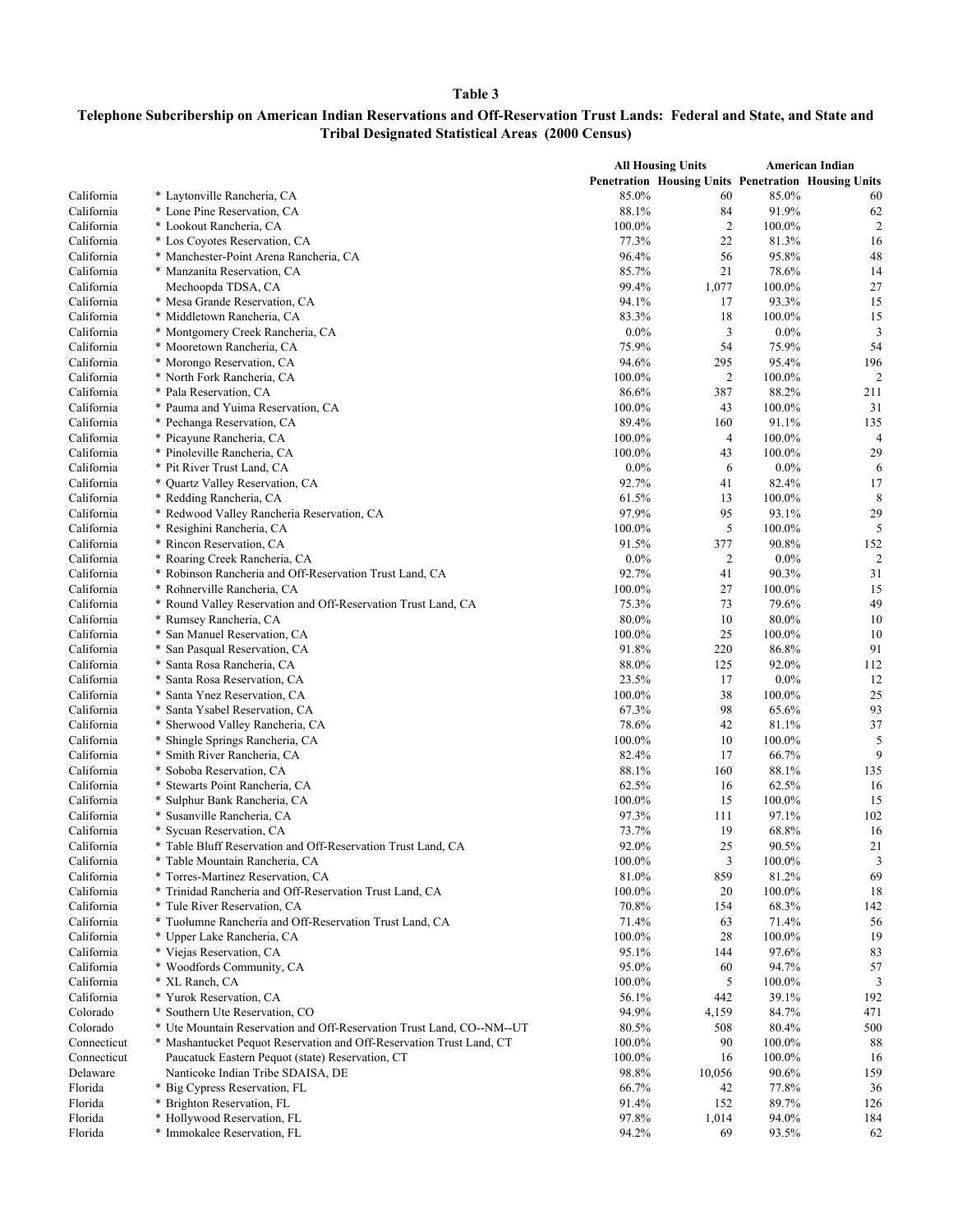|                  |                                                                           | <b>All Housing Units</b> |                                                     |                 | American Indian |  |
|------------------|---------------------------------------------------------------------------|--------------------------|-----------------------------------------------------|-----------------|-----------------|--|
|                  |                                                                           |                          | Penetration Housing Units Penetration Housing Units |                 |                 |  |
| Georgia          | Tama (state) Reservation, GA                                              | 19.0%                    | 21                                                  | 19.0%           | 21              |  |
| Idaho            | * Coeur d'Alene Reservation, ID                                           | 96.1%                    | 2,486                                               | 89.7%           | 379             |  |
| Idaho            | * Fort Hall Reservation and Off-Reservation Trust Land, ID                | 91.3%                    | 1,778                                               | 86.8%           | 1,064           |  |
| Idaho            | * Kootenai Reservation, ID                                                | 90.5%                    | 21                                                  | 90.0%           | 20              |  |
| Idaho            | * Nez Perce Reservation, ID                                               | 95.9%                    | 7,007                                               | 93.3%           | 674             |  |
| Indiana          | Pokagon Band of Potawatomi TDSA, IN--MI                                   | 96.4%                    | 13,948                                              | 96.2%           | 131             |  |
| Iowa             | * Sac and Fox/Meskwaki Reservation and Off-Reservation Trust Land, IA     | 90.3%                    | 237                                                 | 88.5%           | 174             |  |
| Kansas           | * Iowa Reservation and Off-Reservation Trust Land, KS--NE                 | 100.0%                   | 64                                                  | 100.0%          | 36              |  |
| Kansas           | * Kickapoo (KS) Reservation, KS                                           | 95.1%                    | 1,680                                               | 91.4%           | 209             |  |
| Kansas           | * Prairie Band Potawatomi Reservation, KS                                 | 94.2%                    | 363                                                 | 84.6%           | 136             |  |
| Louisiana        | Adais Caddo SDAISA, LA                                                    | 94.6%                    | 14,263                                              | 87.1%           | 139             |  |
| Louisiana        | Apache Choctaw SDAISA, LA                                                 | 93.7%                    | 9,221                                               | 94.2%           | 635             |  |
| Louisiana        | * Chitimacha Reservation, LA                                              | 95.7%                    | 161                                                 | 96.2%           | 131             |  |
| Louisiana        | Clifton Choctaw SDAISA, LA                                                | 93.7%                    | 191                                                 | 100.0%          | 79              |  |
| Louisiana        | * Coushatta Reservation, LA                                               | 53.3%                    | 15                                                  | 53.3%           | 15              |  |
| Louisiana        | Four Winds Cherokee SDAISA, LA                                            | 93.7%                    | 29,844                                              | 94.2%           | 309             |  |
| Louisiana        | Jena Band of Choctaw TDSA, LA                                             | 95.6%                    | 22,093                                              | 81.6%           | 147             |  |
| Louisiana        | * Tunica-Biloxi Reservation, LA                                           | 90.9%                    | 33                                                  | 90.3%           | 31              |  |
| Louisiana        | United Houma Nation SDAISA, LA                                            | 97.3%                    | 312,304                                             | 94.2%           | 3,130           |  |
| Maine            | Aroostook Band of Micmac TDSA, ME                                         | 98.4%<br>100.0%          | 4,257                                               | 82.7%           | 81<br>58        |  |
| Maine<br>Maine   | * Houlton Maliseet Trust Land, ME<br>* Indian Township Reservation, ME    | 93.9%                    | 63<br>244                                           | 100.0%<br>93.6% | 204             |  |
| Maine            | * Penobscot Reservation and Off-Reservation Trust Land, ME                | 98.7%                    | 223                                                 | 98.4%           | 186             |  |
| Maine            | * Pleasant Point Reservation, ME                                          | 91.4%                    | 232                                                 | 90.2%           | 204             |  |
| Massachusetts    | Hassanamisco (state) Reservation, MA                                      | 100.0%                   | $\overline{c}$                                      | 100.0%          | 2               |  |
| Massachusetts    | * Wampanoag-Aquinnah Trust Land, MA                                       | 100.0%                   | 27                                                  | 100.0%          | 19              |  |
| Michigan         | * Bay Mills Reservation and Off-Reservation Trust Land, MI                | 95.2%                    | 313                                                 | 94.9%           | 256             |  |
| Michigan         | * Grand Traverse Reservation and Off-Reservation Trust Land, MI           | 92.4%                    | 172                                                 | 90.8%           | 141             |  |
| Michigan         | * Hannahville Community and Off-Reservation Trust Land, MI                | 75.5%                    | 106                                                 | 72.9%           | 96              |  |
| Michigan         | * Huron Potawatomi Reservation, MI                                        | 50.0%                    | $\overline{4}$                                      | 50.0%           | $\overline{4}$  |  |
| Michigan         | * Isabella Reservation and Off-Reservation Trust Land, MI                 | 98.1%                    | 9,915                                               | 97.9%           | 435             |  |
| Michigan         | * Lac Vieux Desert Reservation, MI                                        | 85.4%                    | 48                                                  | 82.5%           | 40              |  |
| Michigan         | * L'Anse Reservation and Off-Reservation Trust Land, MI                   | 97.9%                    | 1,455                                               | 95.0%           | 319             |  |
| Michigan         | * Sault Ste. Marie Reservation and Off-Reservation Trust Land, MI         | 92.6%                    | 524                                                 | 90.8%           | 305             |  |
| Minnesota        | * Bois Forte Reservation, MN                                              | 88.1%                    | 235                                                 | 84.3%           | 166             |  |
| Minnesota        | * Fond du Lac Reservation and Off-Reservation Trust Land, MN--WI          | 97.0%                    | 1,317                                               | 93.4%           | 412             |  |
| Minnesota        | * Grand Portage Reservation and Off-Reservation Trust Land, MN            | 87.3%                    | 236                                                 | 83.3%           | 150             |  |
| Minnesota        | * Leech Lake Reservation and Off-Reservation Trust Land, MN               | 92.9%                    | 3,586                                               | 85.3%           | 1,356           |  |
| Minnesota        | * Lower Sioux Reservation, MN                                             | 96.1%                    | 103                                                 | 95.7%           | 94              |  |
| Minnesota        | * Mille Lacs Reservation and Off-Reservation Trust Land, MN               | 95.2%                    | 1,862                                               | 80.6%           | 299             |  |
| Minnesota        | * Minnesota Chippewa Trust Land, MN                                       | 100.0%                   | 21                                                  | 100.0%          | 14              |  |
| Minnesota        | * Prairie Island Indian Community and Off-Reservation Trust Land, MN      | 100.0%                   | 73                                                  | 100.0%          | 62              |  |
| Minnesota        | * Red Lake Reservation, MN                                                | 87.6%                    | 1,357                                               | 87.1%           | 1,302           |  |
| Minnesota        | * Sandy Lake Reservation, MN                                              | 100.0%                   | 21                                                  | 100.0%          | 21              |  |
| Minnesota        | * Shakopee Mdewakanton Sioux Community and Off-Reservation Trust Land, MN | 100.0%                   | 135                                                 | 100.0%          | 111             |  |
| Minnesota        | * Upper Sioux Reservation, MN                                             | 75.9%                    | 29                                                  | 74.1%           | 27              |  |
| Minnesota        | * White Earth Reservation and Off-Reservation Trust Land, MN              | 92.8%                    | 3,317                                               | 83.2%           | 993             |  |
| Mississippi      | * Mississippi Choctaw Reservation and Off-Reservation Trust Land, MS      | 62.6%                    | 1,326                                               | 56.5%           | 1,051           |  |
| Montana          | * Blackfeet Reservation and Off-Reservation Trust Land, MT                | 89.5%                    | 2,940                                               | 90.2%           | 2,330           |  |
| Montana          | * Crow Reservation and Off-Reservation Trust Land, MT                     | 87.4%                    | 1,851                                               | 84.1%           | 1,224           |  |
| Montana          | * Flathead Reservation, MT                                                | 95.9%                    | 10,017                                              | 91.5%           | 2,309           |  |
| Montana          | * Fort Belknap Reservation and Off-Reservation Trust Land, MT             | 89.3%                    | 823                                                 | 89.2%           | 767             |  |
| Montana          | * Fort Peck Reservation and Off-Reservation Trust Land, MT                | 92.3%                    | 3,336                                               | 85.9%           | 1,699           |  |
| Montana          | * Northern Cheyenne Reservation and Off-Reservation Trust Land, MT--SD    | 75.4%                    | 1,191                                               | 71.7%           | 980             |  |
| Montana          | * Rocky Boy's Reservation and Off-Reservation Trust Land, MT              | 90.1%                    | 606                                                 | 89.7%           | 583             |  |
| Montana          | * Turtle Mountain Reservation and Off-Reservation Trust Land, MT--ND--SD  | 94.3%                    | 2,491                                               | 93.9%           | 2,323           |  |
| Nebraska         | * Omaha Reservation, NE--IA                                               | 92.8%                    | 1,671                                               | 81.0%           | 484             |  |
| Nebraska         | * Sac and Fox Reservation and Off-Reservation Trust Land, NE--KS          | 100.0%                   | 69                                                  | 100.0%          | 11              |  |
| Nebraska         | * Santee Reservation, NE                                                  | 83.7%                    | 294                                                 | 70.9%           | 165             |  |
| Nebraska         | * Winnebago Reservation and Off-Reservation Trust Land, NE--IA            | 89.6%                    | 811                                                 | 81.5%           | 373             |  |
| Nevada<br>Nevada | * Battle Mountain Reservation, NV<br>* Campbell Ranch, NV                 | 94.5%                    | 55                                                  | 94.3%           | 53              |  |
| Nevada           | * Carson Colony, NV                                                       | 100.0%<br>87.5%          | 74<br>88                                            | 100.0%<br>88.5% | 65<br>78        |  |
|                  |                                                                           |                          |                                                     |                 |                 |  |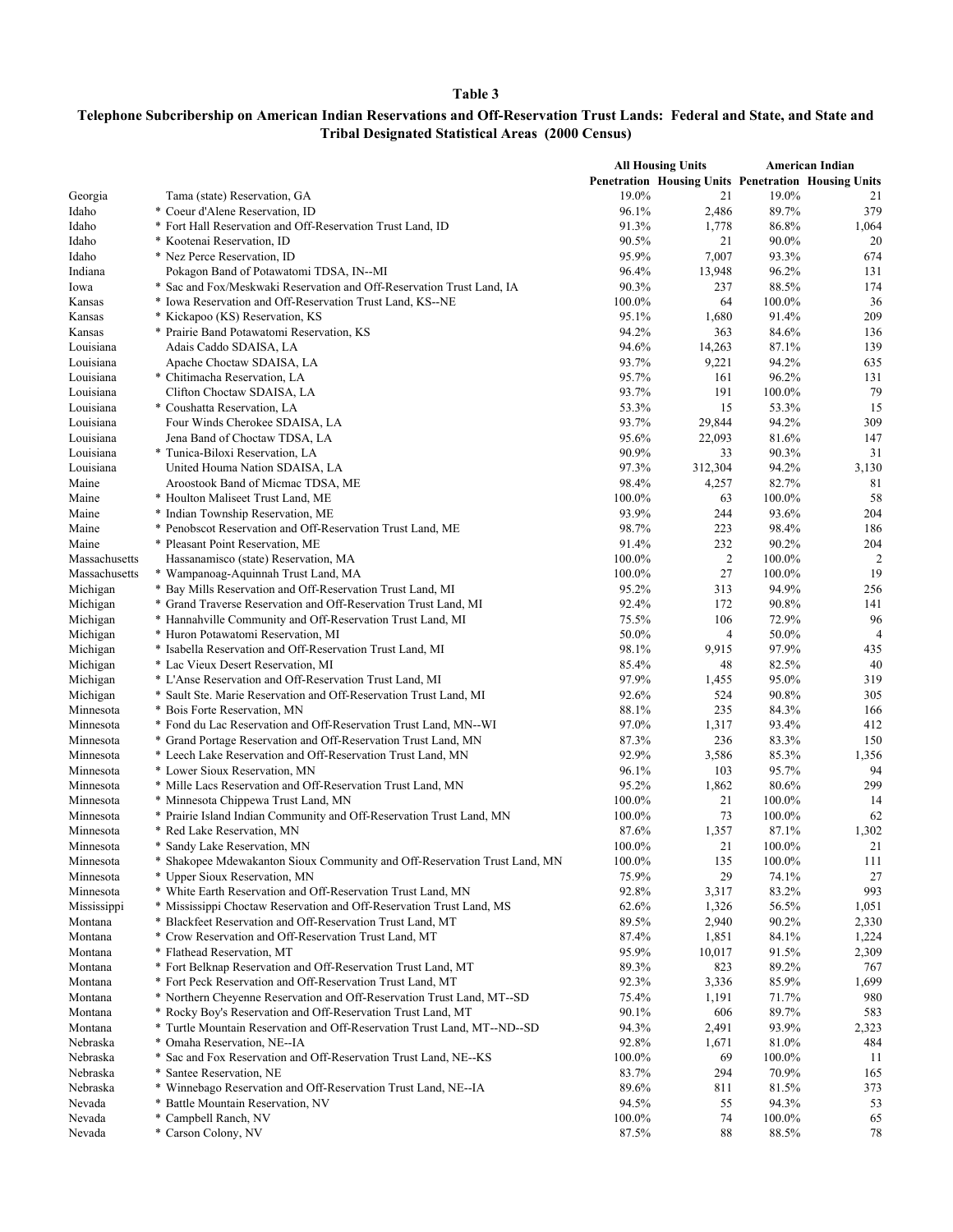|                            |                                                                         | <b>All Housing Units</b> |                                                     |                 | <b>American Indian</b> |  |
|----------------------------|-------------------------------------------------------------------------|--------------------------|-----------------------------------------------------|-----------------|------------------------|--|
|                            |                                                                         |                          | Penetration Housing Units Penetration Housing Units |                 |                        |  |
| Nevada                     | * Dresslerville Colony, NV                                              | 91.2%                    | 114                                                 | 90.8%           | 109                    |  |
| Nevada                     | * Duck Valley Reservation, NV--ID                                       | 86.3%                    | 417                                                 | 85.4%           | 371                    |  |
| Nevada                     | * Duckwater Reservation, NV                                             | 78.0%                    | 59                                                  | 77.8%           | 45                     |  |
| Nevada                     | * Elko Colony, NV                                                       | 91.5%                    | 258                                                 | 91.2%           | 250                    |  |
| Nevada                     | * Ely Reservation, NV                                                   | 100.0%                   | 51                                                  | 100.0%          | 48                     |  |
| Nevada                     | * Fallon Paiute-Shoshone Colony, NV                                     | 82.5%                    | 40                                                  | 81.6%           | 38                     |  |
| Nevada                     | * Fallon Paiute-Shoshone Reservation and Off-Reservation Trust Land, NV | 94.1%                    | 220                                                 | 93.8%           | 208                    |  |
| Nevada                     | * Fort McDermitt Reservation, NV--OR                                    | 77.1%                    | 105                                                 | 75.8%           | 99                     |  |
| Nevada                     | * Goshute Reservation, NV--UT                                           | 9.4%                     | 32                                                  | 9.4%            | 32                     |  |
| Nevada                     | * Las Vegas Colony, NV                                                  | 87.9%                    | 33                                                  | 87.1%           | 31                     |  |
| Nevada                     | * Lovelock Colony, NV                                                   | 71.4%                    | 35                                                  | 78.1%           | 32                     |  |
| Nevada                     | * Moapa River Reservation, NV                                           | 79.2%                    | 77                                                  | 78.0%           | 59                     |  |
| Nevada                     | * Pyramid Lake Reservation, NV                                          | 96.8%                    | 625                                                 | 95.9%           | 418                    |  |
| Nevada                     | * Reno-Sparks Colony, NV                                                | 94.1%                    | 273                                                 | 93.9%           | 264                    |  |
| Nevada                     | * South Fork Reservation and Off-Reservation Trust Land, NV             | 86.5%                    | 52                                                  | 86.5%           | 52                     |  |
| Nevada                     | * Stewart Community, NV                                                 | 100.0%                   | 67                                                  | 100.0%          | 67                     |  |
| Nevada                     | * Summit Lake Reservation, NV                                           | $0.0\%$                  | 8                                                   | $0.0\%$         | 8                      |  |
| Nevada                     | * Walker River Reservation, NV                                          | 88.2%                    | 304                                                 | 86.2%           | 261                    |  |
| Nevada                     | * Wells Colony, NV                                                      | 87.0%                    | 23                                                  | 87.0%           | 23                     |  |
| Nevada                     | * Winnemucca Colony, NV                                                 | 87.5%                    | 24                                                  | 80.0%           | 15                     |  |
| Nevada                     | * Yerington Colony, NV                                                  | 77.8%                    | 54                                                  | 84.0%           | 50                     |  |
| Nevada                     | * Yomba Reservation, NV                                                 | 83.3%                    | 30                                                  | 80.0%           | 25                     |  |
| New Jersey                 | Nanticoke Lenni Lenape SDAISA, NJ                                       | 94.6%                    | 2,723                                               | 100.0%          | 100                    |  |
| New Jersey                 | Ramapough SDAISA, NJ                                                    | 96.8%                    | 281                                                 | 100.0%          | 91                     |  |
| New Mexico                 | * Acoma Pueblo and Off-Reservation Trust Land, NM                       | 81.6%                    | 691                                                 | 80.8%           | 661                    |  |
| New Mexico                 | * Cochiti Pueblo, NM                                                    | 92.0%                    | 536                                                 | 84.7%           | 202                    |  |
| New Mexico                 | * Isleta Pueblo, NM                                                     | 92.0%                    | 1,054                                               | 91.3%           | 968                    |  |
| New Mexico                 | * Jemez Pueblo, NM                                                      | 68.0%                    | 469                                                 | 67.3%           | 459                    |  |
| New Mexico                 | * Jicarilla Apache Reservation, NM                                      | 72.3%                    | 817                                                 | 69.4%           | 705                    |  |
| New Mexico                 | * Laguna Pueblo and Off-Reservation Trust Land, NM                      | 88.6%                    | 1,071                                               | 88.3%           | 1,047                  |  |
| New Mexico                 | * Mescalero Reservation, NM                                             | 72.6%                    | 842                                                 | 71.1%           | 769                    |  |
| New Mexico                 | * Nambe Pueblo and Off-Reservation Trust Land, NM                       | 91.4%                    | 697                                                 | 80.7%           | 187                    |  |
| New Mexico                 | * Picuris Pueblo, NM                                                    | 88.2%                    | 705                                                 | 79.4%           | 63                     |  |
| New Mexico                 | * Pojoaque Pueblo, NM                                                   | 96.6%                    | 1,071                                               | 91.2%           | 114                    |  |
| New Mexico                 | * San Felipe Pueblo, NM                                                 | 77.0%                    | 682                                                 | 67.2%           | 436                    |  |
| New Mexico                 | * San Ildefonso Pueblo, NM                                              | 91.4%                    | 558                                                 | 81.8%           | 187                    |  |
| New Mexico                 | * San Juan Pueblo, NM                                                   | 86.6%                    | 2,288                                               | 78.5%           | 423                    |  |
| New Mexico                 | * Sandia Pueblo, NM                                                     | 95.1%                    | 1,490                                               | 94.6%           | 167                    |  |
| New Mexico                 | * Santa Ana Pueblo, NM                                                  | 87.3%                    | 118                                                 | 87.1%           | 116                    |  |
| New Mexico                 | * Santa Clara Pueblo, NM                                                | 89.6%                    | 4,062                                               | 77.7%           | 461                    |  |
| New Mexico                 | * Santo Domingo Pueblo, NM                                              | 85.4%                    | 555                                                 | 85.2%           | 548                    |  |
| New Mexico                 | * Taos Pueblo and Off-Reservation Trust Land, NM                        | 89.6%                    | 1,918                                               | 76.1%           | 469                    |  |
| New Mexico                 | * Tesuque Pueblo and Off-Reservation Trust Land, NM                     | 92.5%                    | 293                                                 | 87.2%           | 141                    |  |
| New Mexico                 | * Zia Pueblo and Off-Reservation Trust Land, NM                         | 79.5%                    | 132                                                 | 79.5%           | 132                    |  |
| New Mexico                 | * Zuni Reservation and Off-Reservation Trust Land, NM--AZ               | 79.0%                    | 1,848                                               | 77.9%           | 1,691                  |  |
| New York                   | * Allegany Reservation, NY                                              | 95.5%                    | 2,717                                               | 93.5%           | 449                    |  |
| New York                   | * Cattaraugus Reservation, NY                                           | 93.1%                    | 842                                                 | 91.9%           | 714                    |  |
| New York                   | Cayuga Nation TDSA, NY                                                  | 97.7%                    | 3,980                                               | 100.0%          | 6                      |  |
| New York                   | * Oil Springs Reservation, NY                                           | 100.0%                   | 3                                                   | NА              | $\boldsymbol{0}$<br>19 |  |
| New York                   | * Oneida (NY) Reservation, NY                                           | 100.0%                   | 19                                                  | 100.0%          |                        |  |
| New York                   | * Onondaga Reservation, NY                                              | 100.0%                   | 304                                                 | 100.0%          | 144                    |  |
| New York                   | Poospatuck (state) Reservation, NY                                      | 90.3%                    | 93                                                  | 84.2%           | 57                     |  |
| New York                   | Shinnecock (state) Reservation, NY                                      | 100.0%                   | 177                                                 | 100.0%          | 129                    |  |
| New York<br>New York       | * St. Regis Mohawk Reservation, NY<br>* Tonawanda Reservation, NY       | 100.0%<br>86.7%          | 904                                                 | 100.0%<br>83.3% | 872<br>108             |  |
|                            |                                                                         |                          | 135                                                 | 83.3%           |                        |  |
| New York<br>North Carolina | * Tuscarora Reservation, NY<br>Coharie SDAISA, NC                       | 76.9%<br>95.2%           | 347<br>47,694                                       | 97.6%           | 138<br>547             |  |
| North Carolina             | * Eastern Cherokee Reservation, NC                                      | 91.0%                    | 2,619                                               | 89.9%           | 2,079                  |  |
| North Carolina             | Haliwa-Saponi SDAISA, NC                                                | 89.2%                    | 2,932                                               | 90.4%           | 825                    |  |
| North Carolina             | Indians of Person County SDAISA, NC                                     | 100.0%                   | 719                                                 | 100.0%          | 44                     |  |
| North Carolina             | Lumbee SDAISA, NC                                                       | 95.8%                    | 167,524                                             | 91.2%           | 19,150                 |  |
| North Carolina             | Meherrin SDAISA, NC                                                     | 94.2%                    | 3,160                                               | 92.2%           | 103                    |  |
| North Carolina             | Waccamaw Siouan SDAISA, NC                                              | 88.0%                    | 798                                                 | 87.1%           | 474                    |  |
|                            |                                                                         |                          |                                                     |                 |                        |  |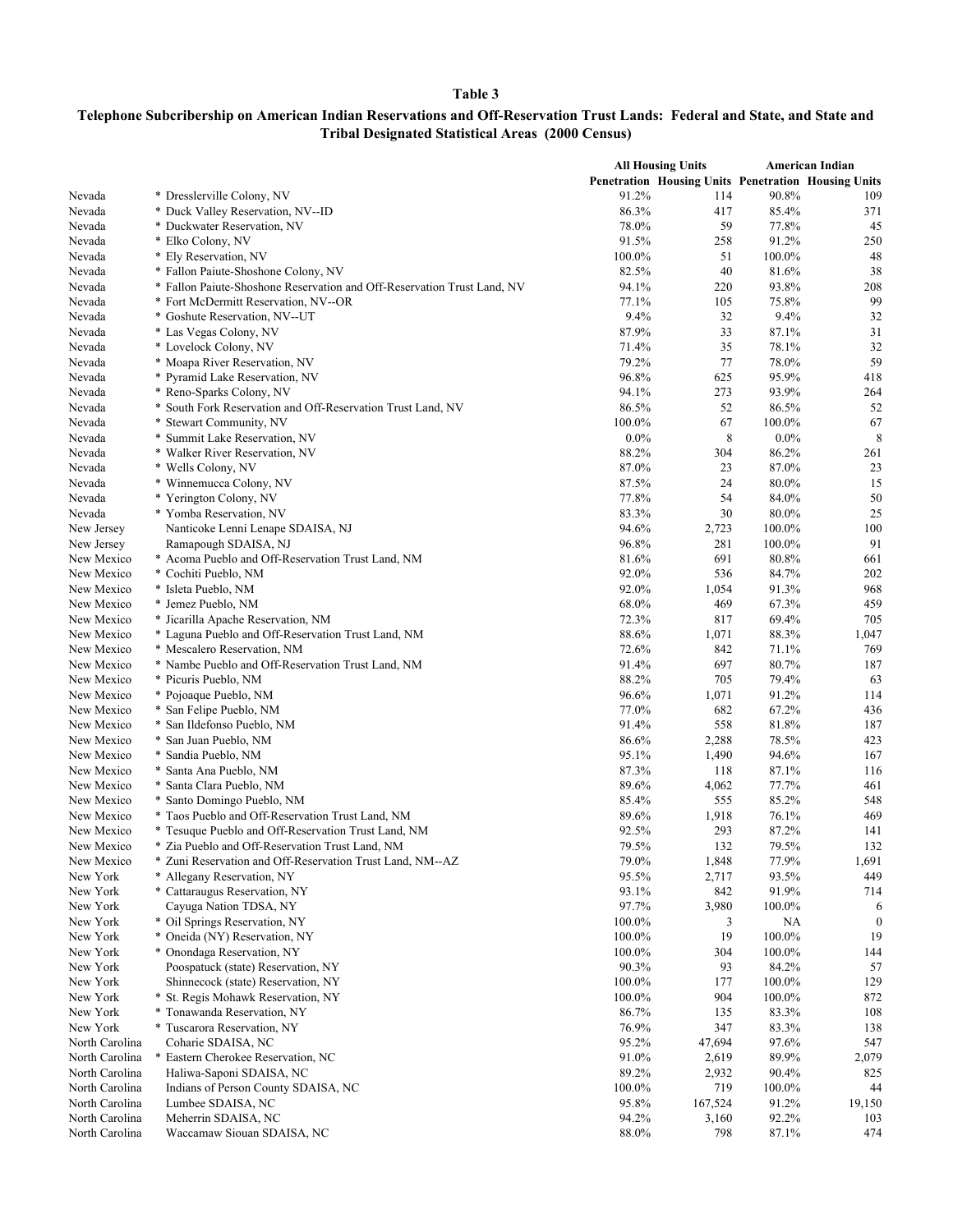|                      |                                                                                                                                           |                 | <b>All Housing Units</b>                                   |                 | American Indian |
|----------------------|-------------------------------------------------------------------------------------------------------------------------------------------|-----------------|------------------------------------------------------------|-----------------|-----------------|
|                      |                                                                                                                                           |                 | <b>Penetration Housing Units Penetration Housing Units</b> |                 |                 |
| North Dakota         | * Fort Berthold Reservation, ND                                                                                                           | 93.3%           | 1,894                                                      | 89.3%           | 1,103           |
| North Dakota         | * Spirit Lake Reservation, ND                                                                                                             | 80.0%           | 1,253                                                      | 69.6%           | 783             |
| Oklahoma             | Caddo-Wichita-Delaware OTSA, OK                                                                                                           | 94.4%           | 5,251                                                      | 83.3%           | 378             |
| Oklahoma             | Cherokee OTSA, OK                                                                                                                         | 94.0%           | 175,814                                                    | 88.2%           | 24,151          |
| Oklahoma             | Cheyenne-Arapaho OTSA, OK                                                                                                                 | 96.1%           | 58,780                                                     | 86.1%           | 1,971           |
| Oklahoma             | Chickasaw OTSA, OK                                                                                                                        | 93.7%           | 109,197                                                    | 88.1%           | 7,289           |
| Oklahoma             | Choctaw OTSA, OK                                                                                                                          | 91.4%           | 86,395                                                     | 87.4%           | 9,496           |
| Oklahoma             | Citizen Potawatomi Nation-Absentee Shawnee OTSA, OK                                                                                       | 96.9%           | 37,753                                                     | 96.0%           | 1,961           |
| Oklahoma             | Creek OTSA, OK                                                                                                                            | 96.6%           | 280,760                                                    | 93.2%           | 16,587          |
| Oklahoma             | Creek-Seminole joint use area OTSA, OK                                                                                                    | 89.0%           | 773                                                        | 76.9%           | 143             |
| Oklahoma             | Eastern Shawnee OTSA, OK                                                                                                                  | 94.0%           | 234                                                        | 100.0%          | 40              |
| Oklahoma<br>Oklahoma | Iowa OTSA, OK<br>Kaw OTSA, OK                                                                                                             | 91.9%<br>96.0%  | 2,283<br>2,404                                             | 74.2%<br>91.1%  | 120<br>202      |
| Oklahoma             | Kaw-Ponca joint use area OTSA, OK                                                                                                         | 95.3%           | 11,352                                                     | 85.7%           | 547             |
| Oklahoma             | Kickapoo OTSA, OK                                                                                                                         | 95.7%           | 6,481                                                      | 93.9%           | 459             |
| Oklahoma             | Kiowa-Comanche-Apache-Fort Sill Apache OTSA, OK                                                                                           | 94.7%           | 69,729                                                     | 86.9%           | 2,795           |
| Oklahoma             | Kiowa-Comanche-Apache-Ft Sill Apache-Caddo-Wichita-Delaware OTSA, OK                                                                      | 90.0%           | 4,317                                                      | 87.9%           | 1,133           |
| Oklahoma             | Miami OTSA, OK                                                                                                                            | 93.3%           | 89                                                         | $0.0\%$         | 6               |
| Oklahoma             | Miami-Peoria joint use area OTSA, OK                                                                                                      | 93.7%           | 1,849                                                      | 95.9%           | 242             |
| Oklahoma             | Modoc OTSA, OK                                                                                                                            | 100.0%          | 60                                                         | 100.0%          | 8               |
| Oklahoma             | * Osage Reservation, OK                                                                                                                   | 95.2%           | 16,617                                                     | 90.8%           | 1,976           |
| Oklahoma             | Otoe-Missouria OTSA, OK                                                                                                                   | 86.7%           | 271                                                        | 77.5%           | 111             |
| Oklahoma             | Ottawa OTSA, OK                                                                                                                           | 92.5%           | 2,386                                                      | 94.5%           | 403             |
| Oklahoma             | Pawnee OTSA, OK                                                                                                                           | 94.7%           | 6,332                                                      | 86.2%           | 603             |
| Oklahoma             | Peoria OTSA, OK                                                                                                                           | 97.4%           | 1,957                                                      | 95.1%           | 204             |
| Oklahoma             | Ponca OTSA, OK                                                                                                                            | 89.2%           | 788                                                        | 81.8%           | 220             |
| Oklahoma             | Quapaw OTSA, OK                                                                                                                           | 89.9%           | 2,757                                                      | 88.0%           | 366             |
| Oklahoma             | Sac and Fox OTSA, OK                                                                                                                      | 94.8%           | 21,788                                                     | 87.8%           | 1,571           |
| Oklahoma             | Seminole OTSA, OK                                                                                                                         | 90.0%           | 8,802                                                      | 73.2%           | 1,134           |
| Oklahoma             | Seneca-Cayuga OTSA, OK                                                                                                                    | 95.5%           | 1,719                                                      | 92.6%           | 149             |
| Oklahoma             | Tonkawa OTSA, OK                                                                                                                          | 94.8%           | 1,504                                                      | 77.9%           | 104             |
| Oklahoma             | Wyandotte OTSA, OK                                                                                                                        | 92.8%           | 707                                                        | 81.7%           | 104             |
| Oregon               | * Burns Paiute Colony and Off-Reservation Trust Land, OR                                                                                  | 84.0%           | 50                                                         | 83.0%           | 47              |
| Oregon               | * Celilo Village, OR                                                                                                                      | 88.9%           | 18                                                         | 87.5%           | 16              |
| Oregon               | * Coos, Lower Umpqua, & Siuslaw Reservation & Off-Reservation Trust Land, OR<br>* Coquille Reservation and Off-Reservation Trust Land, OR | 100.0%<br>79.5% | $\mathbf{1}$<br>73                                         | 100.0%<br>65.1% | 43              |
| Oregon<br>Oregon     | * Grand Ronde Community and Off-Reservation Trust Land, OR                                                                                | 100.0%          | 9                                                          | 100.0%          | 9               |
| Oregon               | * Klamath Reservation, OR                                                                                                                 | 100.0%          | $\overline{c}$                                             | 100.0%          | $\overline{2}$  |
| Oregon               | * Siletz Reservation and Off-Reservation Trust Land, OR                                                                                   | 100.0%          | 96                                                         | 100.0%          | 58              |
| Oregon               | * Umatilla Reservation, OR                                                                                                                | 96.7%           | 1,013                                                      | 94.5%           | 454             |
| Oregon               | * Warm Springs Reservation and Off-Reservation Trust Land, OR                                                                             | 90.1%           | 807                                                        | 89.5%           | 732             |
| Rhode Island         | * Narragansett Reservation, RI                                                                                                            | 100.0%          | 19                                                         | 100.0%          | 3               |
| South Carolina       | * Catawba Reservation, SC                                                                                                                 | 97.7%           | 172                                                        | 97.3%           | 148             |
| South Dakota         | * Cheyenne River Reservation and Off-Reservation Trust Land, SD                                                                           | 92.1%           | 2,598                                                      | 88.1%           | 1,648           |
| South Dakota         | * Crow Creek Reservation, SD                                                                                                              | 75.5%           | 547                                                        | 70.9%           | 429             |
| South Dakota         | * Flandreau Reservation, SD                                                                                                               | 88.8%           | 125                                                        | 88.8%           | 107             |
| South Dakota         | * Lake Traverse Reservation, SD--ND                                                                                                       | 92.3%           | 3,759                                                      | 76.9%           | 921             |
| South Dakota         | * Lower Brule Reservation and Off-Reservation Trust Land, SD                                                                              | 78.4%           | 356                                                        | 74.6%           | 303             |
| South Dakota         | * Pine Ridge Reservation and Off-Reservation Trust Land, SD--NE                                                                           | 77.8%           | 3,504                                                      | 75.2%           | 3,093           |
| South Dakota         | * Rosebud Reservation and Off-Reservation Trust Land, SD                                                                                  | 75.4%           | 2,784                                                      | 69.6%           | 2,169           |
| South Dakota         | * Standing Rock Reservation, SD--ND                                                                                                       | 79.9%           | 2,372                                                      | 68.9%           | 1,406           |
| South Dakota         | * Yankton Reservation, SD                                                                                                                 | 90.8%           | 2,214                                                      | 75.2%           | 693             |
| Texas                | * Alabama-Coushatta Reservation, TX                                                                                                       | 87.9%           | 165                                                        | 88.5%           | 156             |
| Texas                | * Kickapoo (TX) Reservation, TX                                                                                                           | 35.2%           | 108                                                        | 33.0%           | 103             |
| Texas                | * Ysleta Del Sur Pueblo and Off-Reservation Trust Land, TX                                                                                | 95.5%           | 111                                                        | 93.5%           | 77              |
| Utah                 | * Paiute (UT) Reservation, UT                                                                                                             | 85.3%           | 75                                                         | 84.3%           | 70              |
| Utah                 | * Skull Valley Reservation, UT                                                                                                            | 100.0%          | 7                                                          | 100.0%          | 7               |
| Utah                 | * Uintah and Ouray Reservation and Off-Reservation Trust Land, UT                                                                         | 94.3%<br>98.8%  | 6,012                                                      | 78.1%<br>100.0% | 787<br>179      |
| Virginia<br>Virginia | Chickahominy SDAISA, VA<br>Eastern Chickahominy SDAISA, VA                                                                                | 100.0%          | 1,241<br>38                                                | 100.0%          | 15              |
| Virginia             | Mattaponi (state) Reservation, VA                                                                                                         | 88.5%           | 26                                                         | 88.5%           | 26              |
| Virginia             | Pamunkey (state) Reservation, VA                                                                                                          | 100.0%          | 29                                                         | 100.0%          | 21              |
| Washington           | * Chehalis Reservation, WA                                                                                                                | 92.1%           | 190                                                        | 87.5%           | 104             |
|                      |                                                                                                                                           |                 |                                                            |                 |                 |